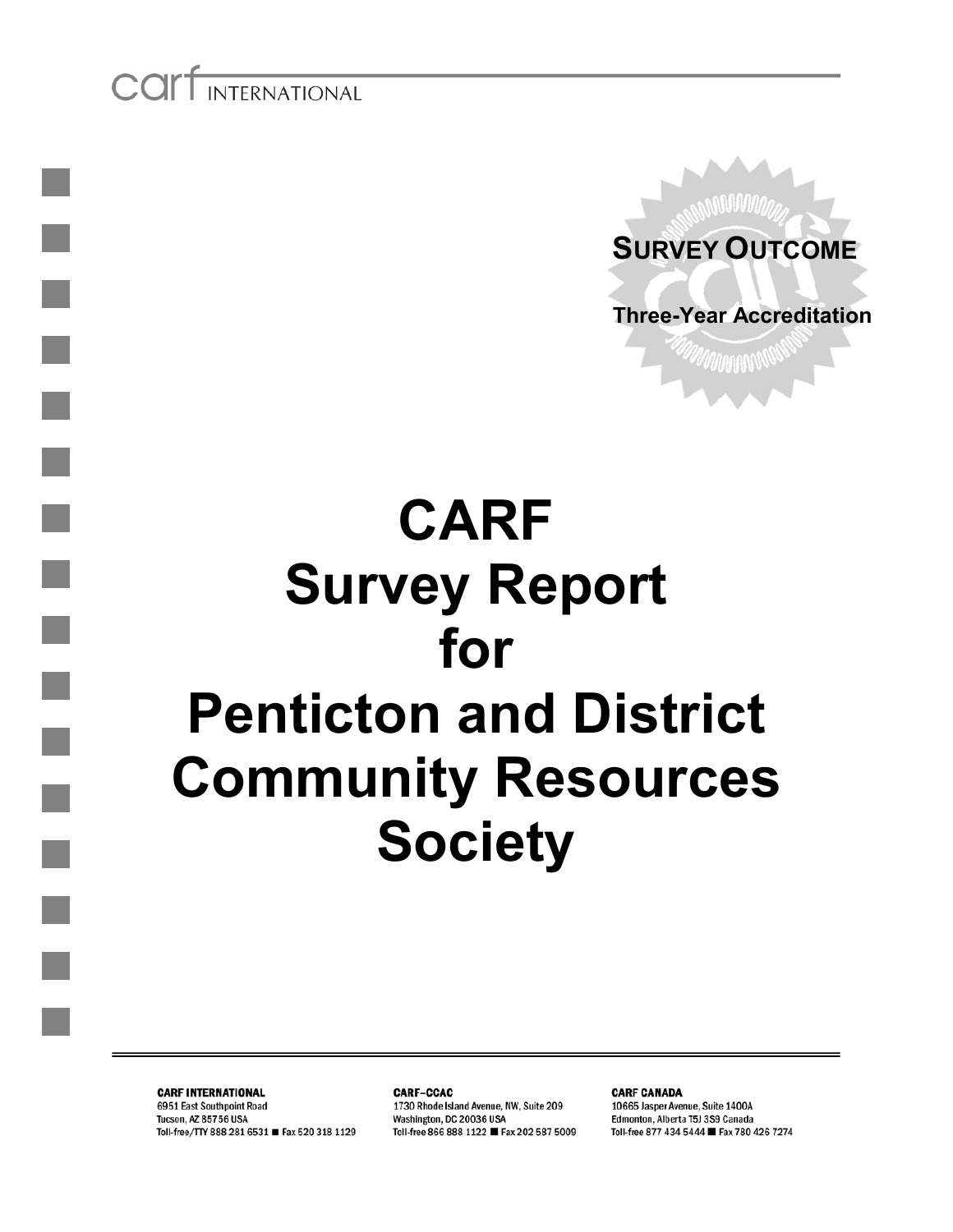# INTERNATIONAL

### **Organization**

Penticton and District Community Resources Society (PDCRS) 330 Ellis Street Penticton, BC V2A 4L7 Canada

### **Organizational Leadership**

Tanya Behardien, Executive Director

#### **Survey Dates**

June 22-24, 2011

### **Survey Team**

Michael H. Powers, Administrative Surveyor Andrzej Nowak, M.Ed., Program Surveyor Kathleen Menzler, Program Surveyor Catherine G. Griffin, RN, MHP, Program Surveyor

### **Programs/Services Surveyed**

Community Services: Community Housing Community Services: Community Integration Community Services: Community Services Coordination Community Services: Host Family Services Community Services: Supported Living

Child/Youth Day Care (Children and Adolescents) Counselling (Children and Adolescents) Early Childhood Development (Children and Adolescents) Prevention/Diversion (Children and Adolescents) Support and Facilitation (Children and Adolescents)

*Governance Standards Applied*

### **Previous Survey**

June 23-25, 2008 Three-Year Accreditation



*UNNA***AAN** 

**CARF INTERNATIONAL** 6951 East Southpoint Road Tucson, AZ 85756 USA Toll-free/TTY 888 281 6531 ■ Fax 520 318 1129 **CARF-CCAC** 1730 Rhode Island Avenue, NW, Suite 209 Washington, DC 20036 USA Toll-free 866 888 1122 ■ Fax 202 587 5009

**CARF CANADA** 10665 Jasper Avenue, Suite 1400A Edmonton, Alberta T5J 3S9 Canada Toll-free 877 434 5444 ■ Fax 780 426 7274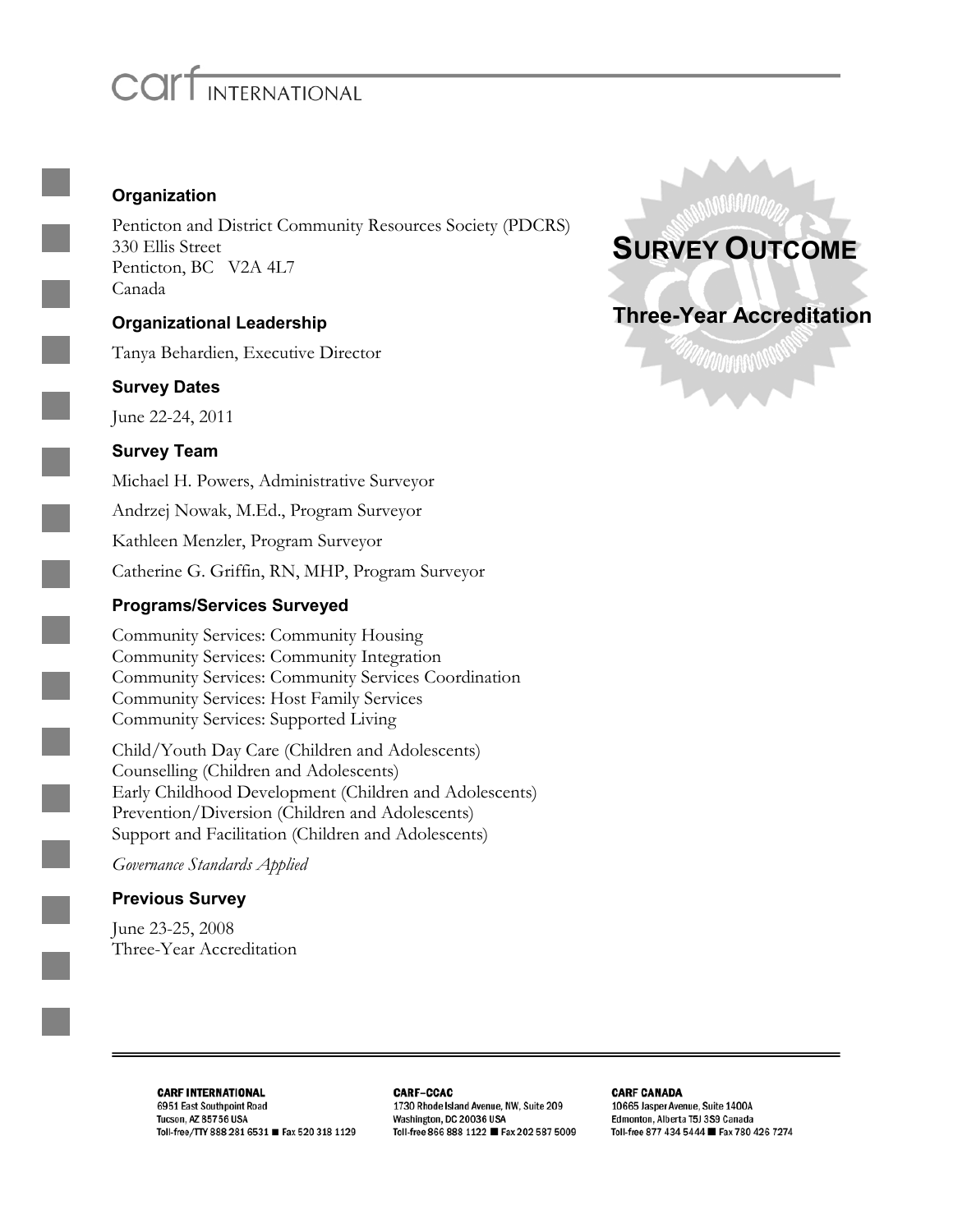### **Survey Outcome**

**Three-Year Accreditation Expiration: June 2014**

## **SURVEY SUMMARY**

#### **Penticton and District Community Resources Society (PDCRS) has strengths in many areas.**

- PDCRS is a diverse, multi-service non-profit organization that offers a wide range of services and resources to individuals, families, and communities throughout the South Okanagan/ Similkameen area. The organization provides over twenty programs and services through the support of government contracts, grants, fee for service, and a variety of local, provincial, and national donors.
- The organization has been an important resource in the Penticton community since 1966. It has a history of researching community needs, bringing together groups of individuals to help solve community problems, disseminating information, and developing programs that improve the quality of life of people in Penticton.
- Since its last CARF survey, PDCRS has experienced a change in leadership. The former executive director retired and a new executive director was hired in October of 2008 from within the province of British Columbia. This leadership change appears to have resulted in a smooth transition as the organization continues to be a leader in providing children, youth, and adult services in a diverse range of communities.
- PDCRS has strong leadership that embraces the mission, vision, and values of the organization. With the support of a competent board of directors, the executive director provides vision, leadership, direction, and structure to the organization. The new leadership has empowered staff to make decisions leading to change, creativity, and having a voice in the organization's management. In the organization's day-to-day operations, the executive director's leadership is respected by and visible to persons served and personnel throughout the organization.
- The leadership has developed a strategic plan that includes prioritized outcomes that provide direction and guidance to the management team.
- PDCRS is financially solvent and makes good financial decisions to ensure its long-term stability. A foundation has also been established to help support the organization's future financial needs.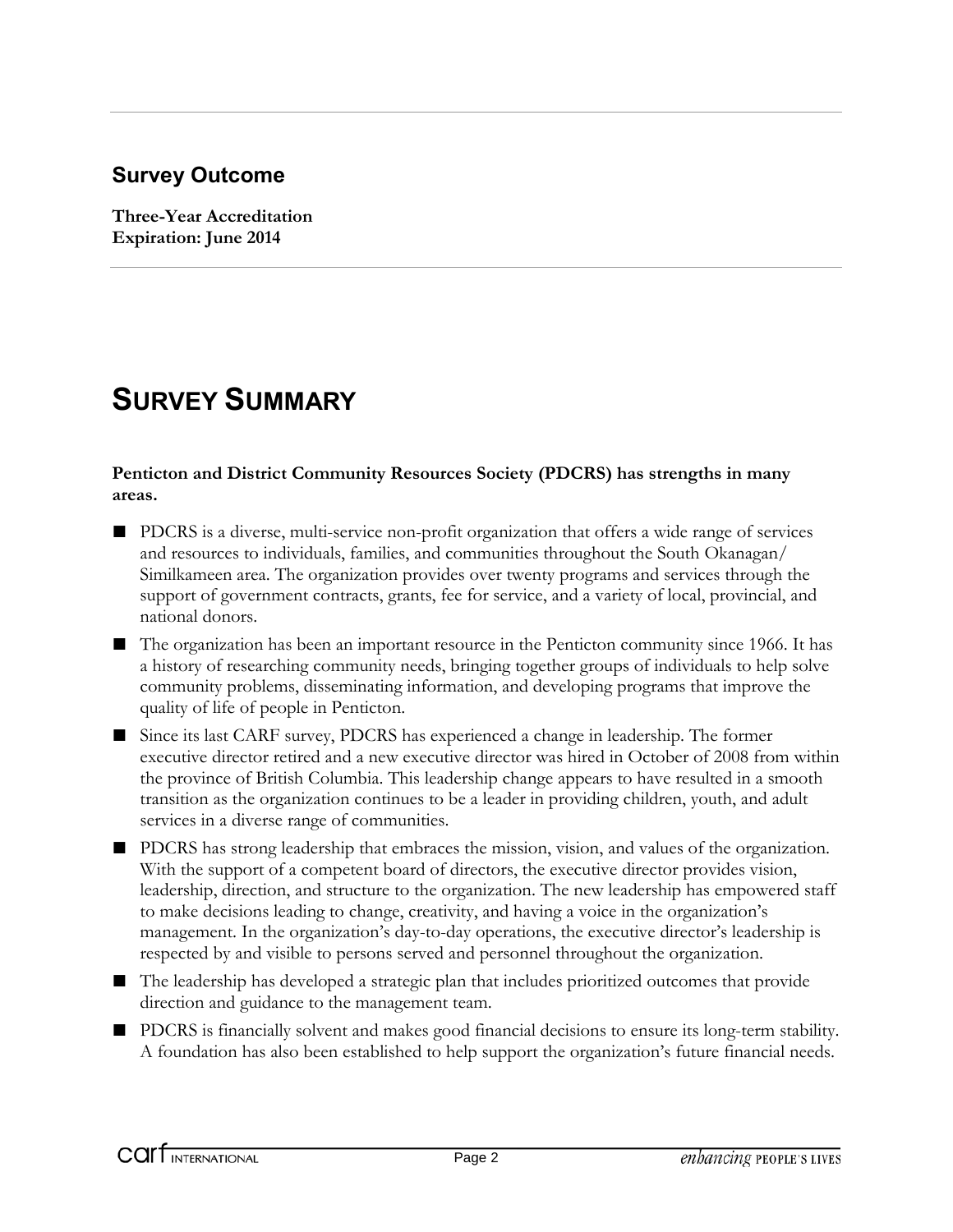- The organization has an excellent reputation in the community. There are numerous examples of collaboration and cooperation with schools and other agencies, which have led to valued partnerships in the provision of services to the community.
- The organization is committed to delivering accessible services throughout rural areas, remote towns, and First Nations communities. For over 44 years, PDCRS has been developing services and resources that meet the needs of its diverse communities. Partnerships have been an inherent and valuable part of its history.
- PDCRS uses a person-centred, holistic approach to services that ensures that persons served and families have the necessary services and supports to be successful in all phases of their lives.
- The organization has comprehensive well-written policies and procedures that communicate to personnel the manner in which services are to be provided. These policies are available to board and staff members on the organization's website.
- PDCRS has an excellent website, which not only includes comprehensive information about the organization such as its services, mission, vision, goals, and client rights and responsibilities, but also resources such as a community services directory, which began in the spring of 1972, through the financial assistance of a Local Initiatives Program (LIP) grant.
- The organization has an active safety program that ensures that programs and services are provided in healthy and safe environments for all persons served. Emergency procedures are in place, and plans are tested to make improvements or affirm current practices.
- The organization has developed a culture of respect and learning, personal development, growth, and support for the persons served and staff members. One of the employees stated, "I am proud to tell people who I am working for."
- Staff members present themselves as extremely caring, passionate, and committed individuals working as a team to provide the best services possible. Staff members are very responsive to accommodating the unique and often complex needs of the persons served. They interact with the persons served in a meaningful and respectful manner.
- Staff members state positive outcomes for the persons served that include better social functioning, new skills, and greater independence and also indicate positive changes in the community, such as increased acceptance. The organization has a positive presence in the community; persons served participate in activities and events, use community resources, and provide valuable contributions. In a way, the community integration facilitated by the organization is more of being a community rather than going into the community.
- The organization's staff members work hard to provide the program components that interlock and blend together to form cohesive, consistent programs designed to meet the needs of children and youth and fully equip them to meet life's challenges in a responsible, acceptable manner.
- Families served state that staff members are very supportive and passionate and always go above and beyond what is required of them.
- The enthusiasm and passion with which staff members do their work is impressive and infectious. The executive director and staff members are committed to the organization's mission, ultimately leading to successful service delivery and outcomes for all stakeholders, including staff.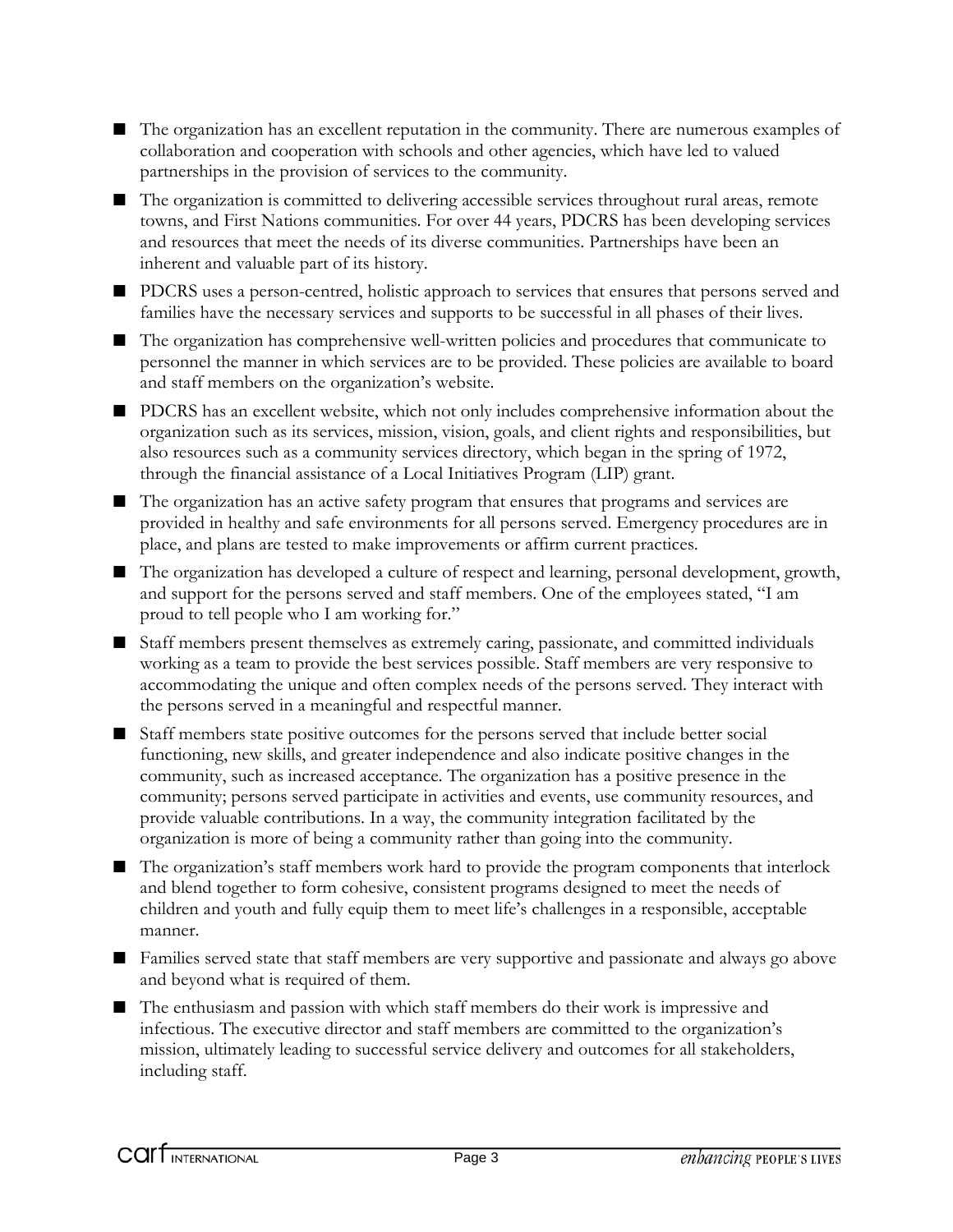- The staff members who comprise the day care and after-school programs are compassionate individuals who provide a meaningful experience to all children via self-directed, supervised play and structured daily activities.
- The organization works to accommodate the many unique needs of the persons served to make their lives easier and safer; there are also many attempts to make the environments more understandable to the persons served. Examples include adapted emergency escape charts, a poster presenting the steps of the grievance procedure, and accessible bathrooms and ramps.
- The organization offers a very wide spectrum of community programs for persons with different support levels.
- PDCRS has played an active role in the development of the comprehensive study, Measuring Up Penticton: A Study of Accessibility & Inclusion. This report includes the stories and visions for change that will make Penticton a city that welcomes diversity and that is accessible for persons with disabilities or who are disadvantaged by socio-economic and other factors in order for them to enjoy an enriched quality of life.
- Seventh- and eighth-grade students in the Penticton Alternate School (PAS) Program not only identify problem areas for themselves and set individualized realistic goals, but they also participate in special events such as cooking, sewing, digital photography, fly tying, foosball, hockey, and wood shop activities. The Princess Margaret Alternate Instruction at Maggie (AIM) program serves grades nine through twelve and does a good job of engaging youth and providing them with educational and emotional support. The program also works with youth in the community and transports them to physician's appointments, when needed.
- Parents of children served in Supported Child Development Program spoke highly of how their child has improved because of these services. Through the one-on-one support in day care centres, children with developmental disabilities learn to speak, become potty trained, and develop other skills. Parents also expressed how important the support and intervention were, whether in-home or in the community, in positively affecting the family's ability to cope with the child's disability.
- The Fetal Alcohol Spectrum Disorder (FASD) group appears to be an excellent resource for adoptive and foster parents. The services include education, peer support, information sharing, and parent-to-parent support.
- Youth interviewed who are being served in the Sexual Abuse Intervention Program were highly complimentary of the difference that the services have made in their lives. One young woman stated she has moved past being a victim and now feels she leads a much more normal life.
- The Integrated Family Development Program is a strong service that includes counselling, support, parent education, conflict resolution, family group conferences, and community connections for children, youth, and families in order to improve family functioning and develop positive life skills.
- PDCRS encourages and optimizes the child's family resilience, the permanence and stability of the family, the connection of the family to its community, and the connection of the family to its culture. Program staff members live by this important philosophy and demonstrate exemplary performance in this area.
- The amount of documentation included in the day care and after-school programs exceeds the requirements of licensure and accreditation, which increase the availability of accurate and relevant information.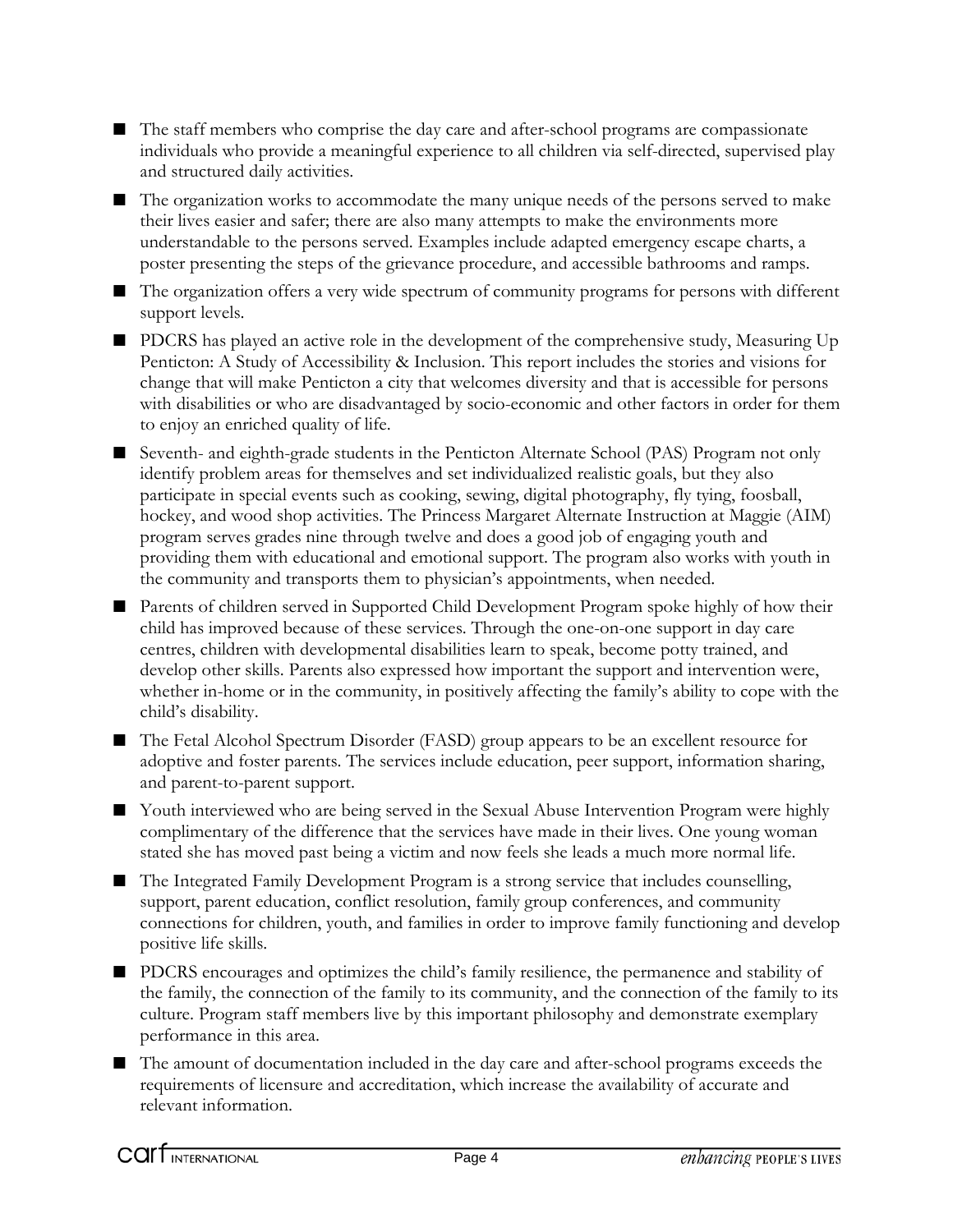■ The sites in which the day care and after-school programs are located are conducive to learning and afford all children the structure and safety necessary to learn and grow.

### **PDCRS should seek improvement in the areas identified by the recommendations in the report. Consultation given does not indicate non-conformance to standards but is offered as a suggestion for further quality improvement.**

On balance, PDCRS is providing services that are highly valued by persons served, family members, and referral sources. Stakeholders report a high level of satisfaction with these services. The organization is well respected in the community and actively seeks input from persons served and other stakeholders. PDCRS demonstrates substantial conformance to the CARF standards. The recommendations noted in the body of this report are scattered throughout the organization's operations, and the organization appears to have the resources, expertise, and desire to address these recommendations on a timely basis. Areas for improvement should be accomplished as soon as possible in order to improve service delivery and operations. In many cases, these areas involve the development of written policies for practices already in place and followed by the organization. Other areas pertained to written reports, analysis of information obtained, and documentation of how information is utilized to affirm current practices or assist the organization in continuous quality improvement. PDCRS is further encouraged to monitor its operations, ensure ongoing conformance to the CARF standards and policies, and continue to use the standards as tools to improve its service delivery operations. Care should be taken to see that future revisions of the CARF standards are used in developing the organization's policies and procedures and new services.

Penticton and District Community Resources Society has earned a Three-Year Accreditation. The board, administration, and staff members are commended for this accomplishment and are encouraged to continue to their efforts, in cooperation with other community services, to provide quality services to persons served and families in the community.

# **SECTION 1. ASPIRE TO EXCELLENCE®**

### **A. Leadership**

### **Principle Statement**

CARF-accredited organizations identify leadership that embraces the values of accountability and responsibility to the individual organization's stated mission. The leadership demonstrates corporate social responsibility.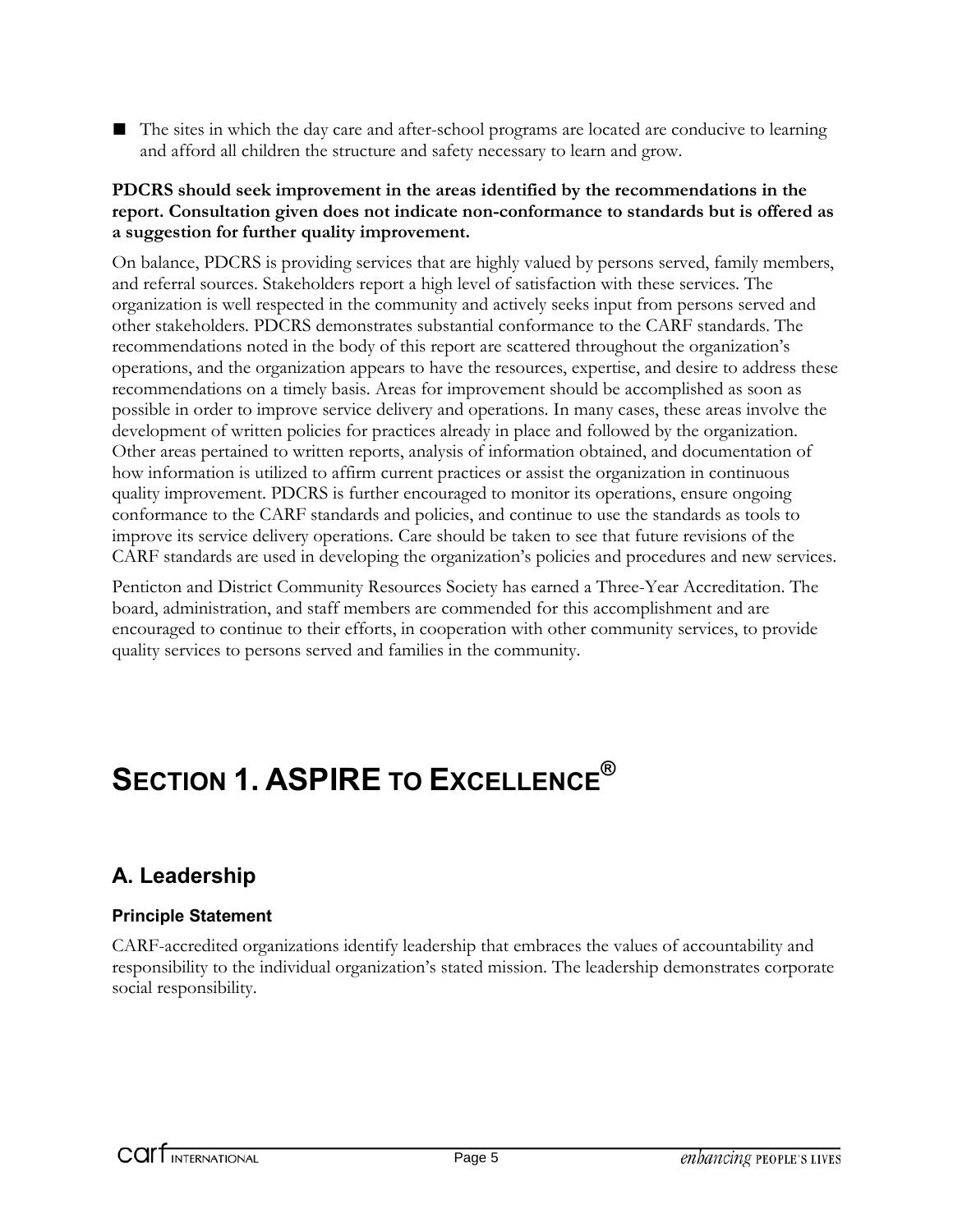- Leadership structure
- Leadership guidance
- Commitment to diversity
- Corporate responsibility
- Corporate compliance

#### **Recommendations**

There are no recommendations in this area.

### **Consultation**

■ It is suggested that the organization consider developing a position or entity responsible for quality assurance to ensure that continuous quality improvement activities remain on track and at the forefront of the management team's decision making.

### **B. Governance**

#### **Principle Statement**

The governing board should provide effective and ethical governance leadership on behalf of its owners'/stakeholders' interest to ensure that the organization focuses on its purpose and outcomes for persons served, resulting in the organization's long-term success and stability. The board is responsible for ensuring that the organization is managed effectively, efficiently, and ethically by the organization's executive leadership through defined governance accountability mechanisms. These mechanisms include, but are not limited to, an adopted governance framework defined by written governance policies and demonstrated practices; active and timely review of organizational performance and that of the executive leadership; and the demarcation of duties between the board and executive leadership to ensure that organizational strategies, plans, decisions, and actions are delegated to the resource that would best advance the interests and performance of the organization over the long term and manage the organization's inherent risks. The board has additional responsibilities under the domain of public trust, and as such, it understands its corporate responsibility to the organization's employees, providers, suppliers, and the communities it serves.

### **Key Areas Addressed**

- Ethical, active, and accountable governance
- Board composition, selection, orientation, development, assessment, and succession
- Board leadership, organizational structure, meeting planning, and management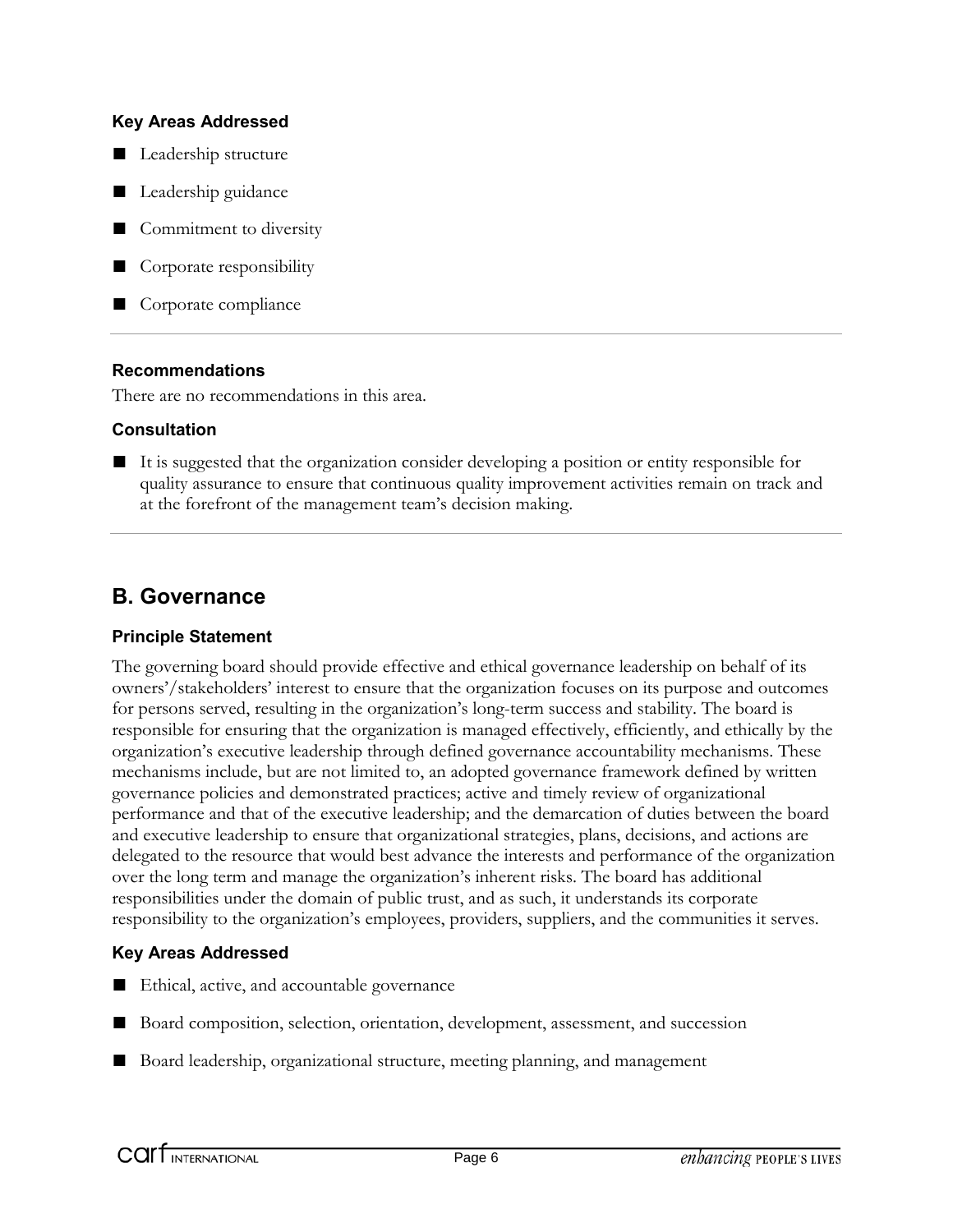- Linkage between governance and executive leadership
- Corporate and executive leadership performance review and development
- Executive compensation

#### **Recommendations**

### **B.2.c.(7) B.2.c.(8)**

It is recommended that the board of directors complete an annual self-assessment of the entire board and that it complete periodic self-assessments of individual members.

### **Consultation**

- The board and administration have been investigating the possibility of a name change for the organization to assist with branding and marketing efforts. They are encouraged to continue these discussions.
- The organization has been investigating additional ways to increase its fundraising efforts. However, these responsibilities currently fall on existing staff members of the organization. It is suggested that the administration follow through with its plans to hire for a part-time position to take the lead in fundraising, branding, and marketing efforts.
- It is suggested that the board of directors review its executive limitations policy for the executive director as it appears to be rather restrictive for a not-for-profit organization of its size.

### **C. Strategic Integrated Planning**

### **Principle Statement**

CARF-accredited organizations establish a foundation for success through strategic planning focused on taking advantage of strengths and opportunities and addressing weaknesses and threats.

#### **Key Areas Addressed**

- Strategic planning considers stakeholder expectations and environmental impacts
- Written strategic plan sets goals
- Plan is implemented, shared, and kept relevant

#### **Recommendations**

There are no recommendations in this area.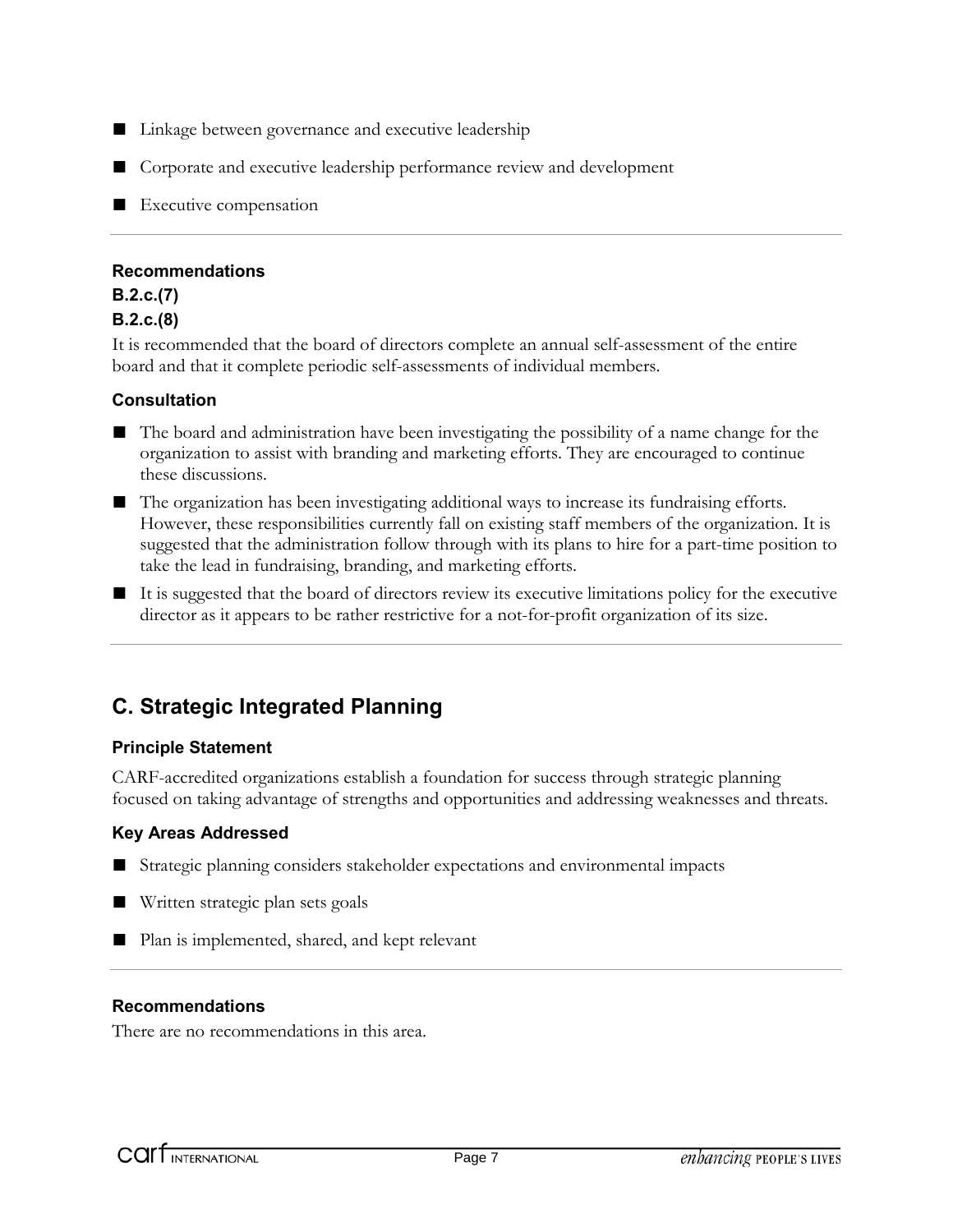### **Consultation**

- The organization has a five-year strategic plan that has been approved by the board of directors. The plan includes proposed strategies, short-term activities, and actions taken in meeting goals. It is suggested that the plan be updated on an ongoing basis to include the dates when objectives are met.
- It is suggested that the organization include the Children and Family Development Province of British Columbia website in its written procedures for registering complaints. The website address is *www.gov.bc.ca/mcf.* The written procedures could also include the 24-hour Helpline for Children number; accessible from anywhere in British Columbia.

### **D. Input from Persons Served and Other Stakeholders**

### **Principle Statement**

CARF-accredited organizations continually focus on the expectations of the persons served and other stakeholders. The standards in this subsection direct the organization's focus to soliciting, collecting, analyzing, and using input from all stakeholders to create services that meet or exceed the expectations of the persons served, the community, and other stakeholders.

### **Key Areas Addressed**

- Ongoing collection of information from a variety of sources
- Analysis and integration into business practices
- Leadership response to information collected

### **Recommendations**

There are no recommendations in this area.

### **E. Legal Requirements**

#### **Principle Statement**

CARF-accredited organizations comply with all legal and regulatory requirements.

### **Key Areas Addressed**

■ Compliance with all legal/regulatory requirements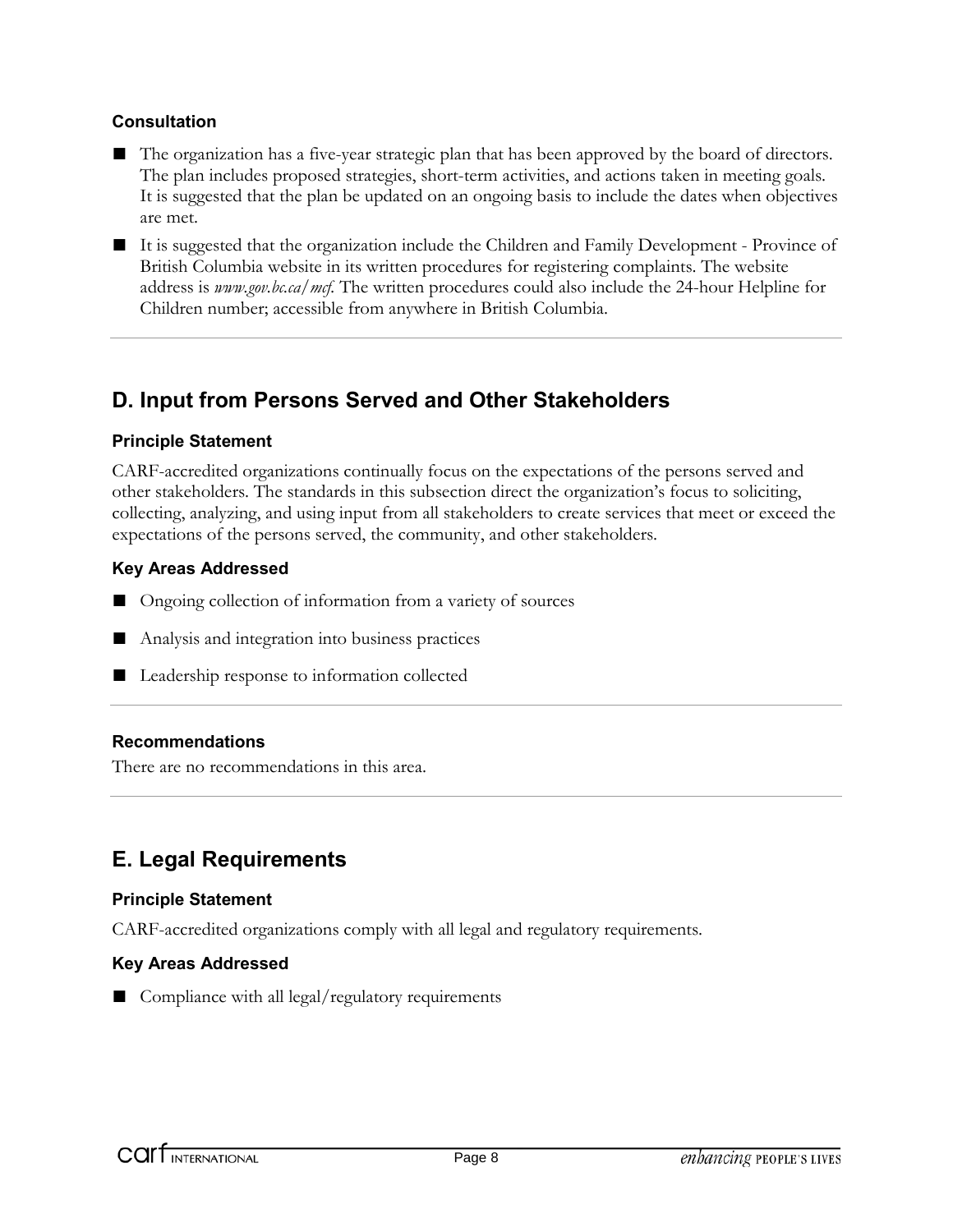### **Recommendations**

There are no recommendations in this area.

### **F. Financial Planning and Management**

#### **Principle Statement**

CARF-accredited organizations strive to be financially responsible and solvent, conducting fiscal management in a manner that supports their mission, values, and annual performance objectives. Fiscal practices adhere to established accounting principles and business practices. Fiscal management covers daily operational cost management and incorporates plans for long-term solvency.

### **Key Areas Addressed**

- Budget(s) prepared, shared, and reflective of strategic planning
- Financial results reported/compared to budgeted performance
- Organization review
- Fiscal policies and procedures
- Review of service billing records and fee structure
- Financial review/audit
- Safeguarding funds of persons served

#### **Recommendations**

There are no recommendations in this area.

### **G. Risk Management**

### **Principle Statement**

CARF-accredited organizations engage in a coordinated set of activities designed to control threats to their people, property, income, goodwill, and ability to accomplish goals.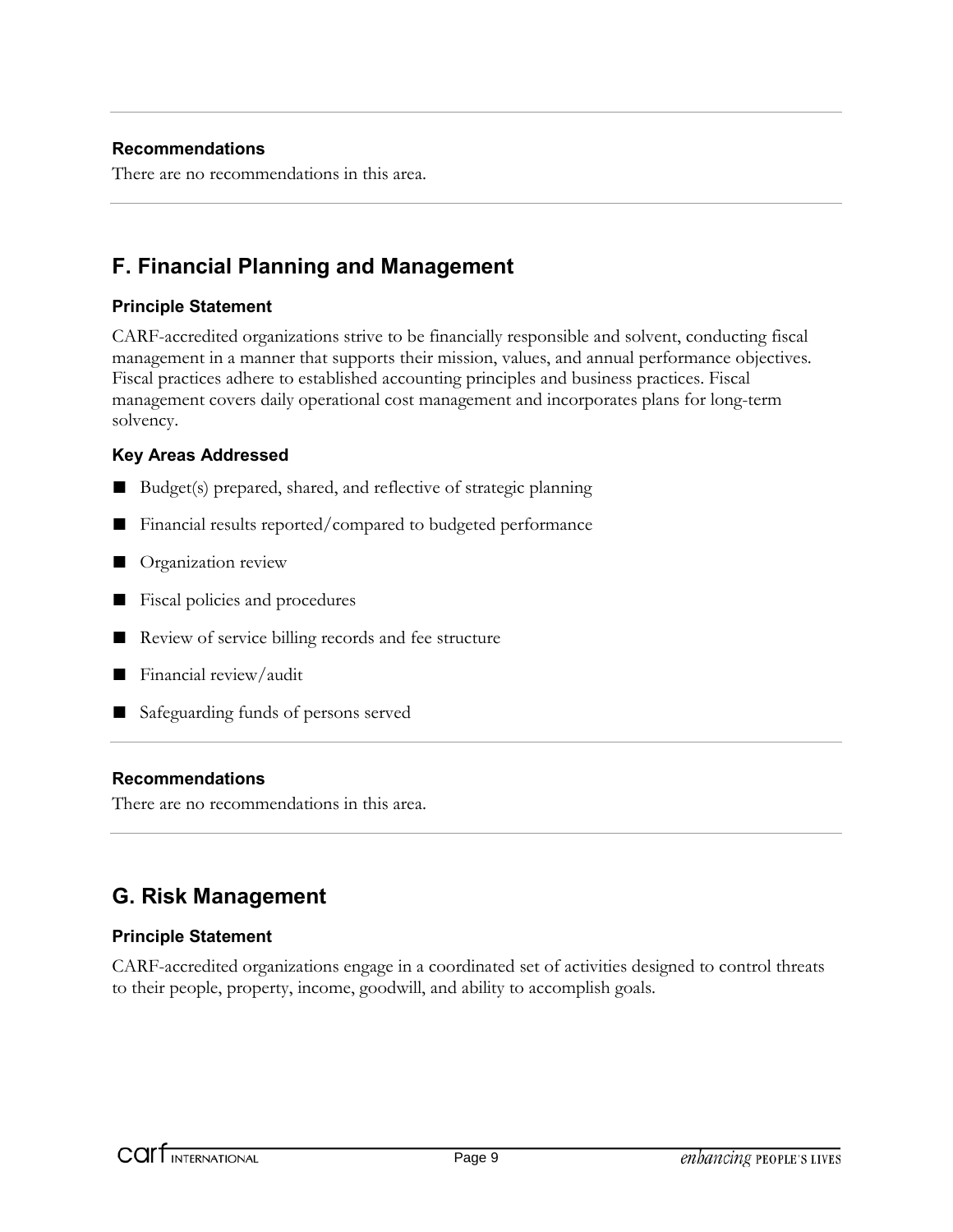- Identification of loss exposures
- Development of risk management plan
- Adequate insurance coverage

#### **Recommendations**

There are no recommendations in this area.

#### **Consultation**

■ A website that may serve as a helpful resource for the organization is *www.nonprofitrisk.org*, which offers an easy-to-use and affordable online tool that walks the user through the steps of creating a custom risk management plan for the user's non-profit organization.

### **H. Health and Safety**

### **Principle Statement**

CARF-accredited organizations maintain healthy, safe, and clean environments that support quality services and minimize risk of harm to persons served, personnel, and other stakeholders.

### **Key Areas Addressed**

- Inspections
- Emergency procedures
- Access to emergency first aid
- Competency of personnel in safety procedures
- Reporting/reviewing critical incidents
- Infection control

### **Recommendations**

### **H.13.a. through H.13.e.**

Tests of all emergency procedures are conducted in each service location; however, some of the locations are posting when the tests are scheduled to take place. The organization, perhaps through its safety committee, should ensure that tests of all of the organization's emergency procedures are unannounced and conducted at least annually on each shift. All tests should include complete actual or simulated physical evacuation drills, be documented in writing, be analyzed for performance improvement, and result in improvement of or affirm satisfactory current practice. Although the organization has developed emergency procedures for its sites, it might also consider reviewing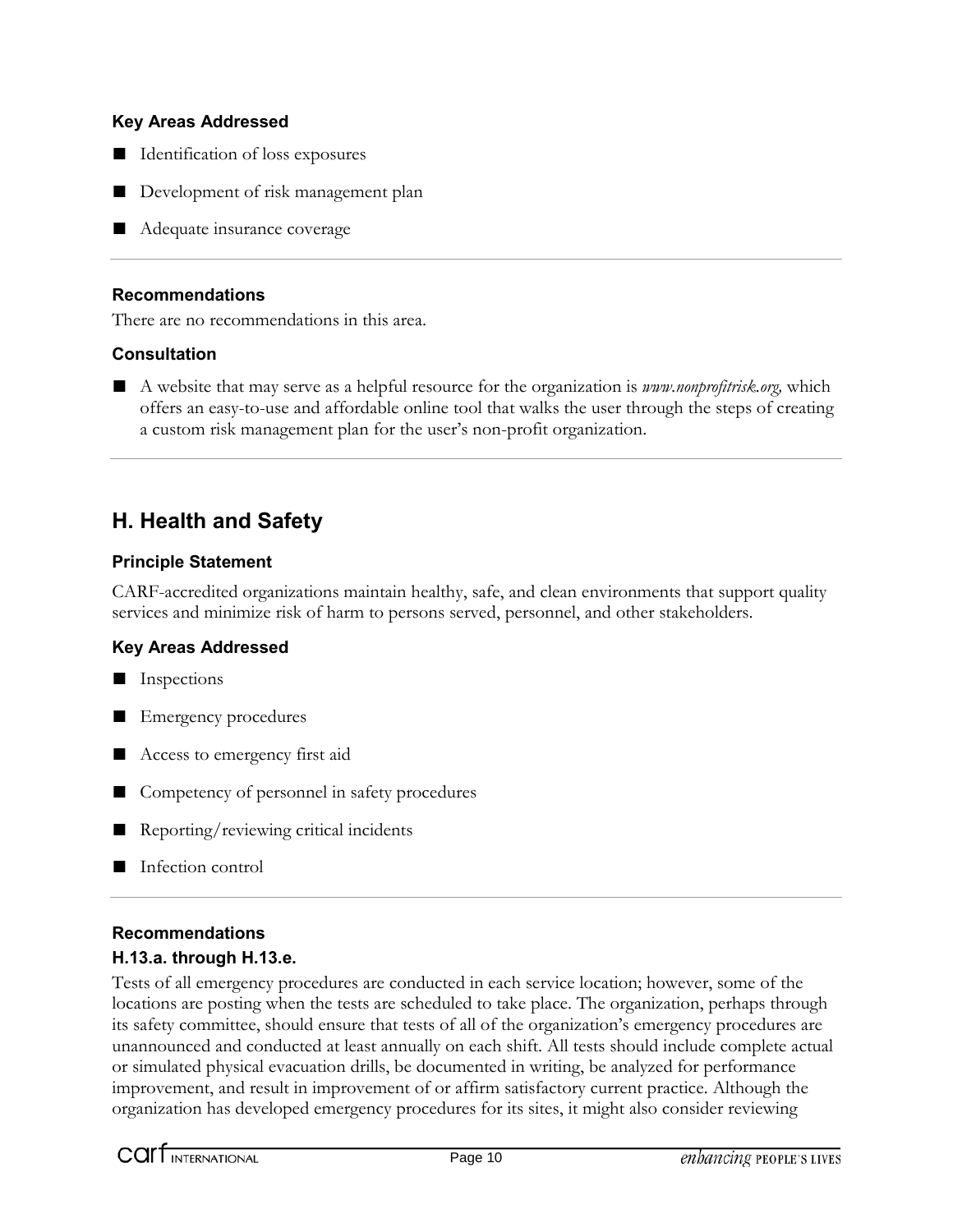information available through several website resources that provide advice for creating and maintaining an overall emergency management plan(s). For example, free copies of emergency procedures may be requested from *www.disabilitypreparedness.org.* Other resources include the Disaster Recovery Information Emergency Preparedness Canada at *www.publicsafety.gc.ca,* for provincial or territorial emergency measures, the Canadian Centre for Emergency Preparedness at *www.ccep.ca,* and the Canadian Red Cross at *www.redcross.ca*.

### **Consultation**

■ At the organization's administrative location on Ellis Street, it was observed that many of the hallways were being utilized for storage space. This could represent a hazard when evacuating the facility during an emergency. It is suggested that the safety committee review this potential safety issue and determine if a more suitable location could be used for storage.

### **I. Human Resources**

### **Principle Statement**

CARF-accredited organizations demonstrate that they value their human resources. It should be evident that personnel are involved and engaged in the success of the organization and the persons they serve.

### **Key Areas Addressed**

- Adequate staffing
- Verification of background/credentials
- Recruitment/retention efforts
- Personnel skills/characteristics
- Annual review of job descriptions/performance
- Policies regarding students/volunteers, if applicable

### **Recommendations**

### **I.6.d.(5)**

The organization has a system in place to conduct performance evaluations for all staff on an annual basis. However, during the personnel file review, it was observed that a number of employees were missing annual performance evaluations, some of which had not been conducted in more than two years. When this was brought to the attention of the organization, some of the reviews were located as they had not been filed in the appropriate personnel file. It is recommended that the organization ensure that annual performance evaluations are conducted on all personnel and evident in the appropriate personnel files. It is suggested that PDCRS develop a tracking system for annual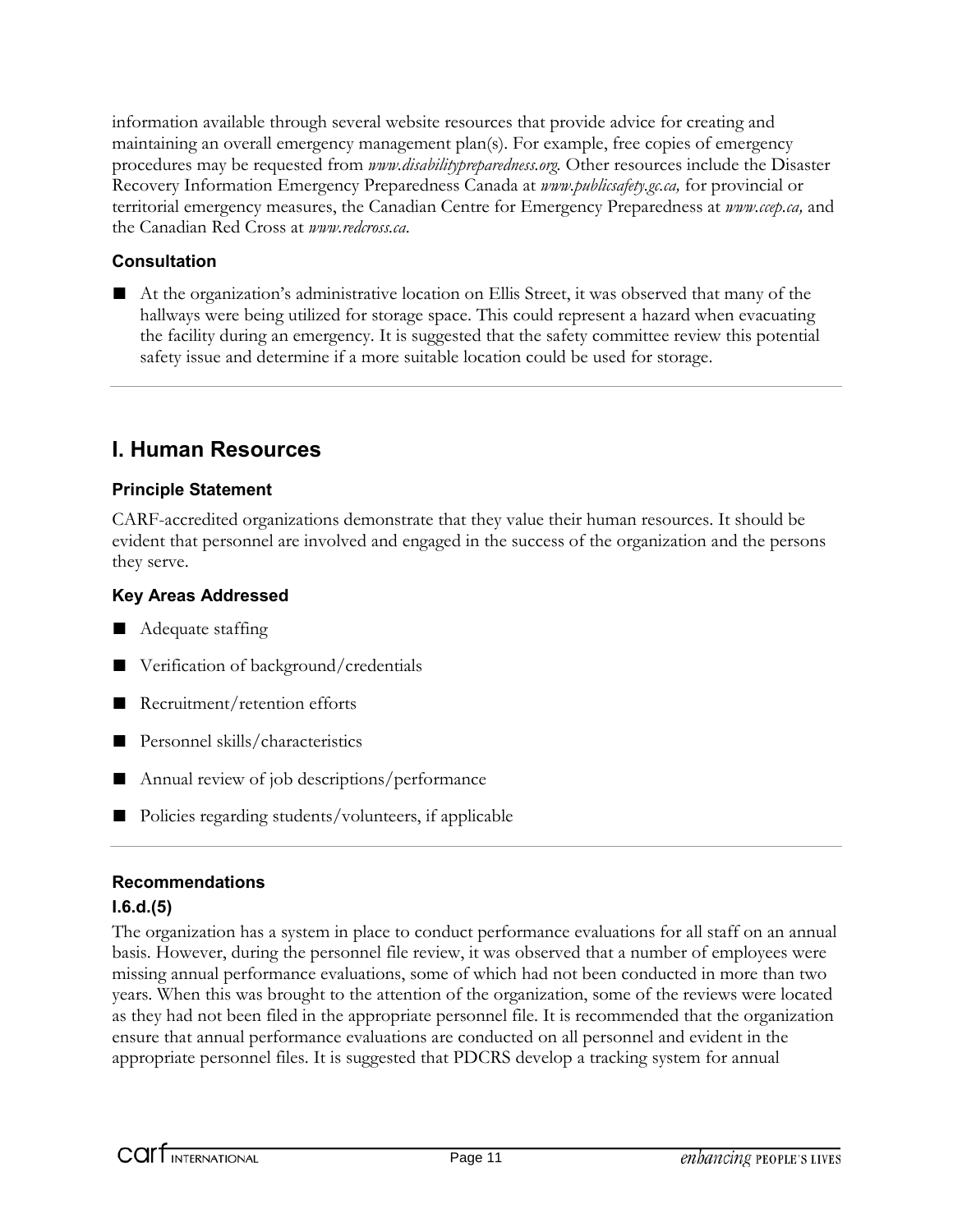performance evaluations and other human resource information to better assist it in ensuring that all required information is completed in a timely manner and filed in the appropriate personnel files of employees.

### **J. Technology**

### **Principle Statement**

CARF-accredited organizations plan for the use of technology to support and advance effective and efficient service and business practices.

### **Key Areas Addressed**

■ Written technology and system plan

### **Recommendations**

There are no recommendations in this area.

### **Consultation**

■ Although the organization has a nice, comprehensive website, the website could also be used for feedback from persons served, funders, and other stakeholders. Some innovative and affordable survey resource applications are available online and include FluidSurveys, SurveyMonkey<sup>™</sup>, Zoomerang<sup>®</sup>, and mySurveyLab.

### **K. Rights of Persons Served**

### **Principle Statement**

CARF-accredited organizations protect and promote the rights of all persons served. This commitment guides the delivery of services and ongoing interactions with the persons served.

### **Key Areas Addressed**

- Communication of rights
- Policies that promote rights
- Complaint, grievance, and appeals policy
- Annual review of complaints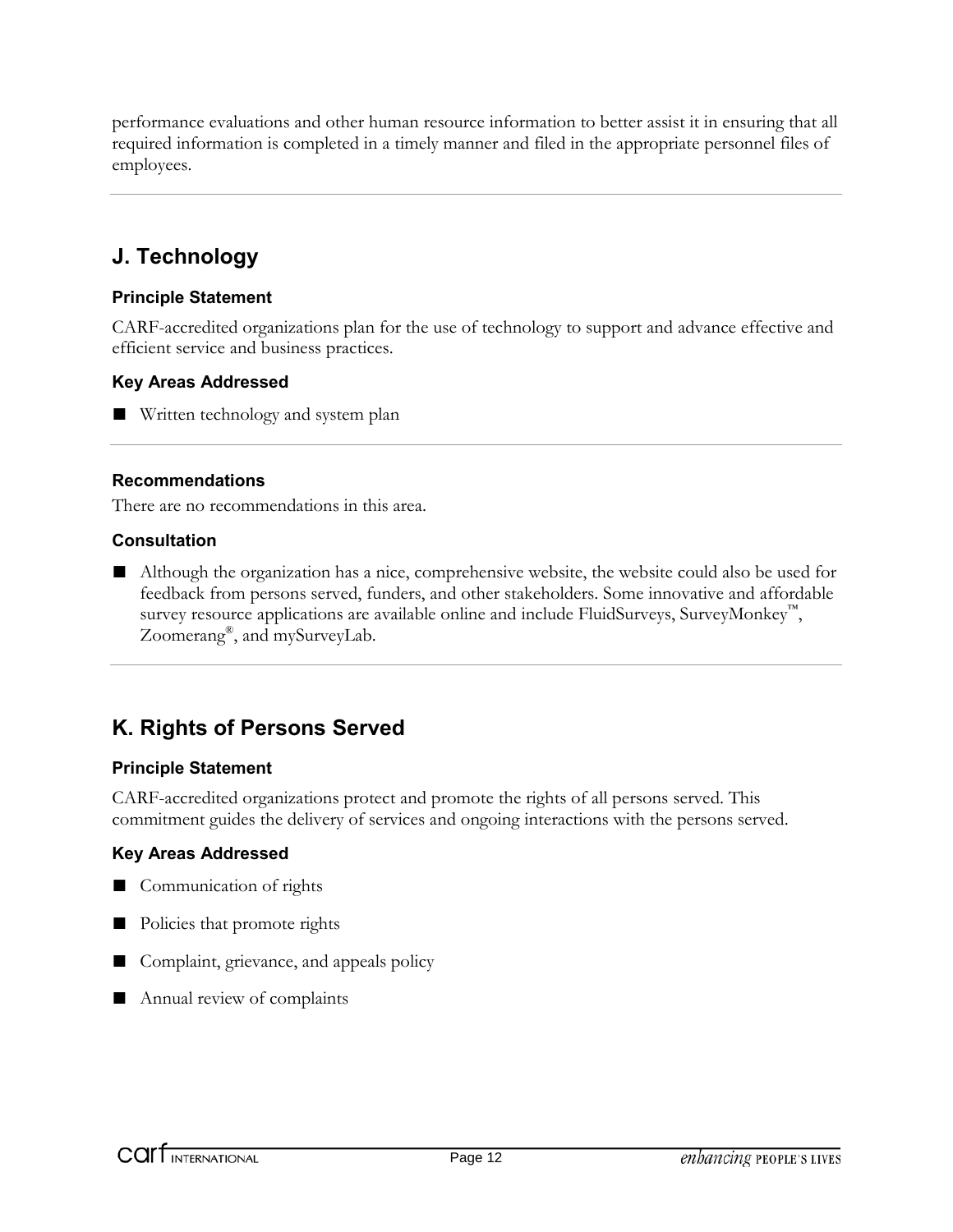### **Recommendations K.2.d.**

It is recommended that the organization's policies promoting the rights of the persons served specify the right of access to information pertinent to the person served in sufficient time to facilitate his or her decision making.

### **L. Accessibility**

### **Principle Statement**

CARF-accredited organizations promote accessibility and the removal of barriers for the persons served and other stakeholders.

### **Key Areas Addressed**

- $\blacksquare$  Written accessibility plan(s)
- Status report regarding removal of identified barriers
- Requests for reasonable accommodations

### **Recommendations**

### **L.3.a. through L.3.c.(2)**

The organization has an accessibility plan that identifies potential barriers to services with time lines and actions for the removal of barriers. It is recommended that the organization prepare an annual written status report about the removal of barriers that includes progress made in the removal of identified barriers and areas for improvement.

### **M. Information Measurement and Management**

### **Principle Statement**

CARF-accredited organizations are committed to continually improving their organizations and service delivery to the persons served. Data are collected and information is used to manage and improve service delivery.

### **Key Areas Addressed**

- Information collection, use, and management
- Setting and measuring performance indicators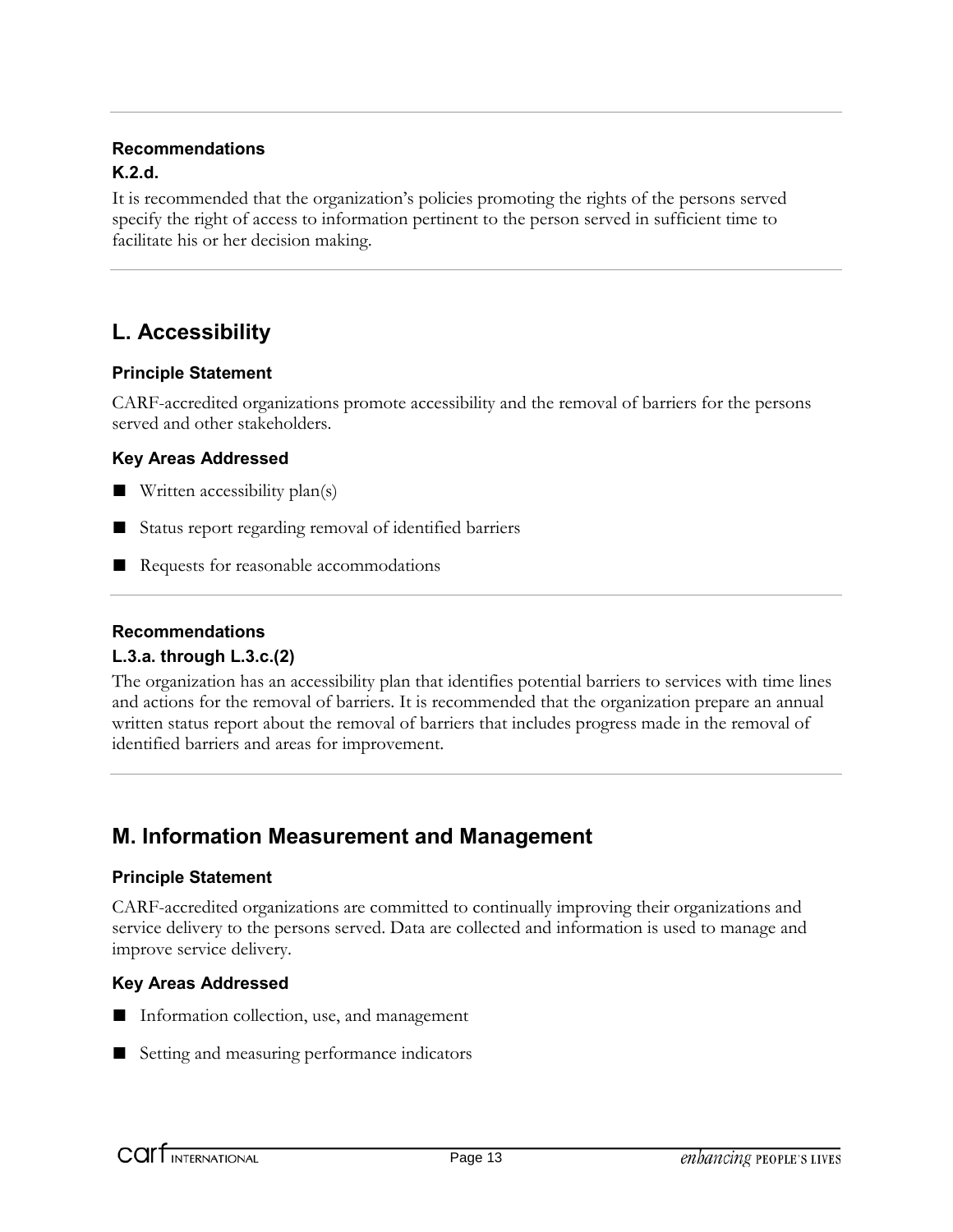### **Recommendations**

There are no recommendations in this area.

### **N. Performance Improvement**

#### **Principle Statement**

The dynamic nature of continuous improvement in a CARF-accredited organization sets it apart from other organizations providing similar services. CARF-accredited organizations share and provide the persons served and other interested stakeholders with ongoing information about their actual performance as a business entity and their ability to achieve optimal outcomes for the persons served through their programs and services.

#### **Key Areas Addressed**

- Proactive performance improvement
- Performance information shared with all stakeholders

#### **Recommendations N.1.a. through N.1.c.(3)**

An analysis of the performance indicators in relation to performance goals should be completed at least annually for both business functions and service delivery of each program seeking accreditation. For service delivery, it should include an analysis of the effectiveness and efficiency of services, service access, and satisfaction and other feedback from persons served and other stakeholders. The analysis should also identify areas for performance improvement, result in an action plan to address the improvements needed to reach established or revised performance goals, and outline actions taken or changes made to improve performance.

### **N.2.a. through N.2.c.(2)**

Information from the annual performance analysis should be used to review the implementation of the mission and core values of the organization, improve the quality of programs and services, and facilitate organizational decision making and strategic planning.

#### **N.3.a. through N.3.c.**

Performance information should be shared in format(s) that are useful to the persons served, personnel, and other stakeholders. This could be done in a variety of ways, including publishing regular information about outcomes in a newsletter, putting information on the organization's website, and sharing it in meetings with persons served, other stakeholders, personnel, and the board of directors.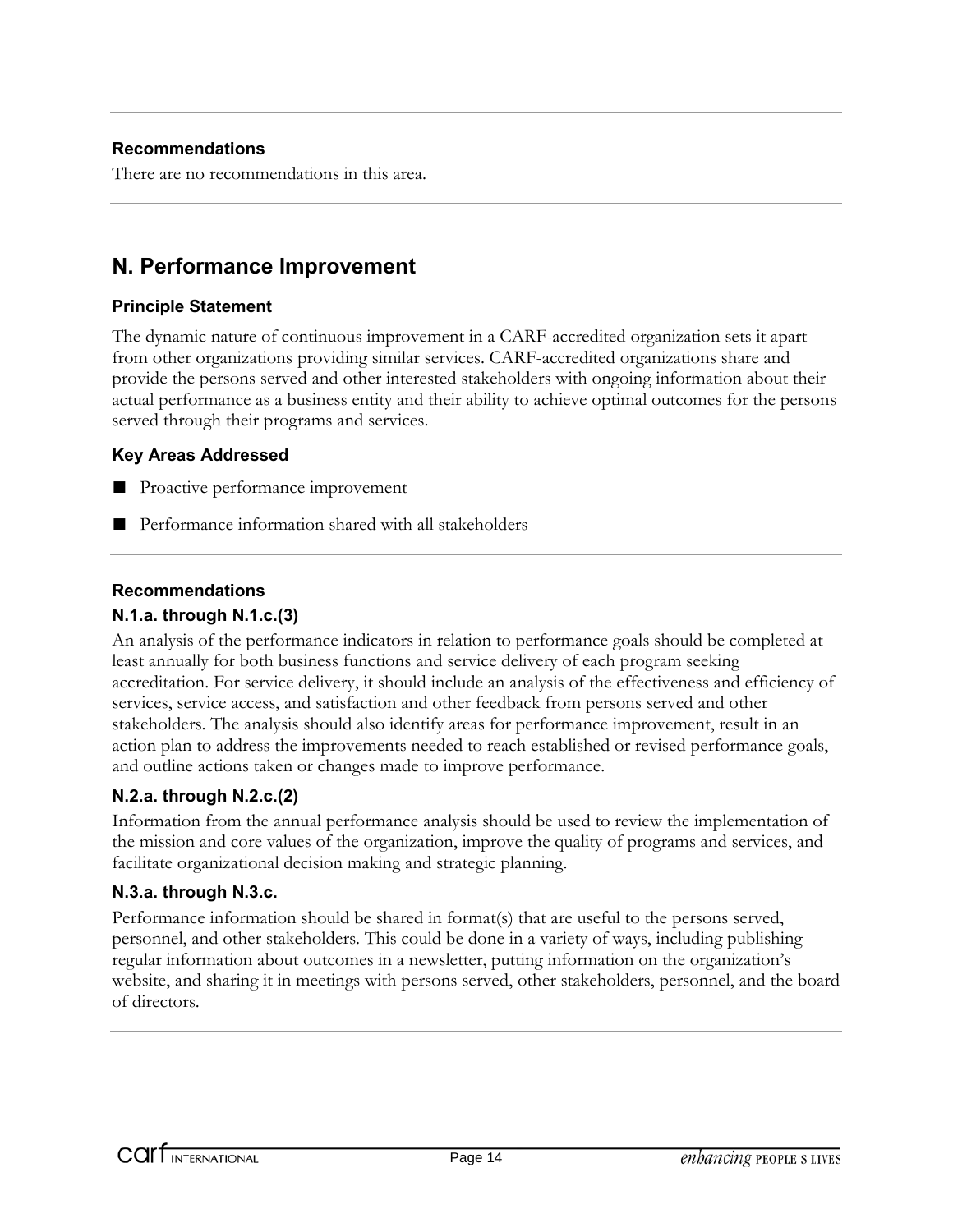# **SECTION 2. QUALITY INDIVIDUALIZED SERVICES AND SUPPORTS**

### **A. Program/Service Structure**

### **Principle Statement**

A fundamental responsibility of the organization is to provide a comprehensive program structure. The staffing is designed to maximize opportunities for the persons served to obtain and participate in the services provided.

### **Key Areas Addressed**

- Services are person-centred and individualized
- Persons are given information about the organization's purposes and ability to address desired outcomes

### **Recommendations**

### **A.3.b.**

### **A.3.c.**

The organization documents eligibility criteria for all community services, transition procedures for day programs and residential services, and a termination procedure due to discipline only. It is recommended that PDCRS also document the transition criteria and exit criteria for all programs and services provided. The organization might consider including these criteria in the consumer handbook and have this information available in understandable formats for the persons served. Transition and exit criteria could also be explained and/or reviewed during service planning meetings or regular meetings between staff and persons served.

### **Consultation**

- The organization publishes and distributes informational brochures containing parameters regarding the scope of services for all programs offered within its community services. It is suggested that the brochures be dated when developed or updated.
- The organization provides information about itself using a variety of means, including the consumer handbook. It is suggested that the organization involve persons served, their families or guardians, staff, and other stakeholders in determining the content of the handbook and finding innovative ways to make the content understandable to everyone interested in the organization's services. The organization might consider different printed versions, video, or audio formats.
- Persons served have the right to access their own records, and the organization's policy regarding the Release and Access of Records to Participants specifies the process and its conditions. It is suggested that the policy also be included in the consumer handbook so it is available to persons served at all times and can be reviewed with them on a regular basis.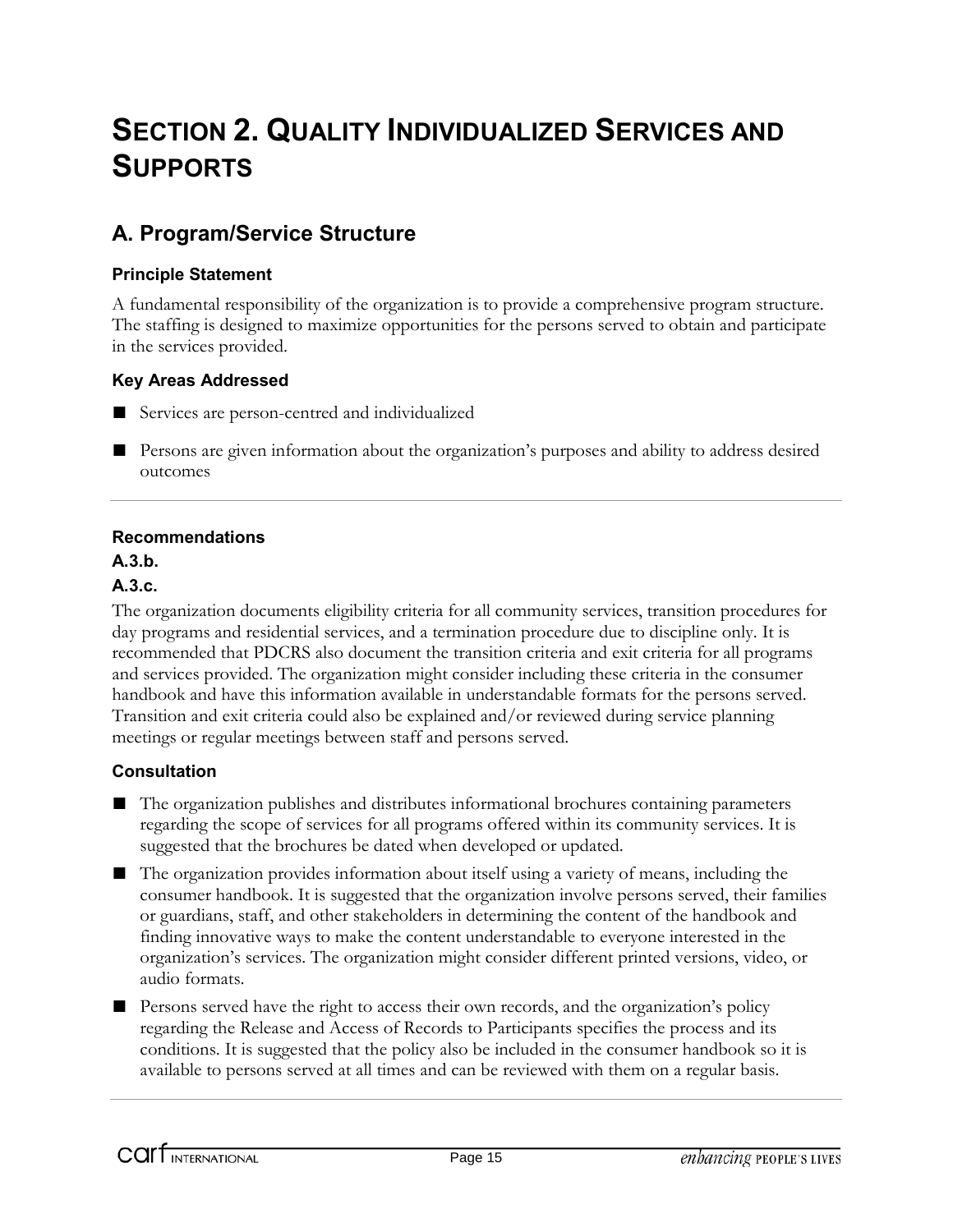### **B. Individual-Centred Service Planning, Design, and Delivery**

### **Principle Statement**

Improvement of the quality of an individual's services/supports requires a focus on the person and/or family served and their identified strengths, abilities, needs, and preferences. The organization's services are designed around the identified needs and desires of the persons served, are responsive to their expectations, and are relevant to their maximum participation in the environments of their choice.

The person served participates in decision making, directing, and planning that affects his or her life. Efforts to include the person served in the direction or delivery of those services/ supports are evident. The service environment reflects identified cultural needs, practices, and diversity. The person served is given information about the purposes of the organization.

### **Key Areas Addressed**

■ Complete, confidential records are maintained

### **Recommendations**

There are no recommendations in this area.

### **Consultation**

- Although the organization's policy regarding service plans states that the goals, objectives, and strategies should reflect the unique strengths, needs, and preferences of the persons served, the review of the plans indicate that this approach is not always fully implemented. It is suggested that the key workers responsible for supporting persons served in developing their plans review current proven practices, such as those published or posted on the Internet, and utilize methodology that results in plans that are as person-centred and individualized as possible. It is also suggested that more information regarding service planning be provided to the persons served so they have more opportunities to develop and increase their skills in identifying personal goals and become even more involved in the process. In addition, the key workers are encouraged to ensure that more precise measures are developed for each objective and that tracking mechanisms are simplified and document only specific data necessary to assess progress towards goals. The organization might consider including information regarding person-centred planning in the consumer handbook to make this information readily available to all persons served. Although plans are explained to persons served, it is further suggested that the organization explore developing an individualized service plan that uses formats and means that might be more understandable to the persons served.
- The organization's own policy on diversity stresses the importance of cultural backgrounds as motivators and factors in social life. However, the pre-planning assessment tools in many cases mark this category as not applicable  $(N/A)$  or do not record any relevant information. The organization is encouraged to use a broader definition of a cultural background and formally record the collected information so it could be used in a person-centred planning process.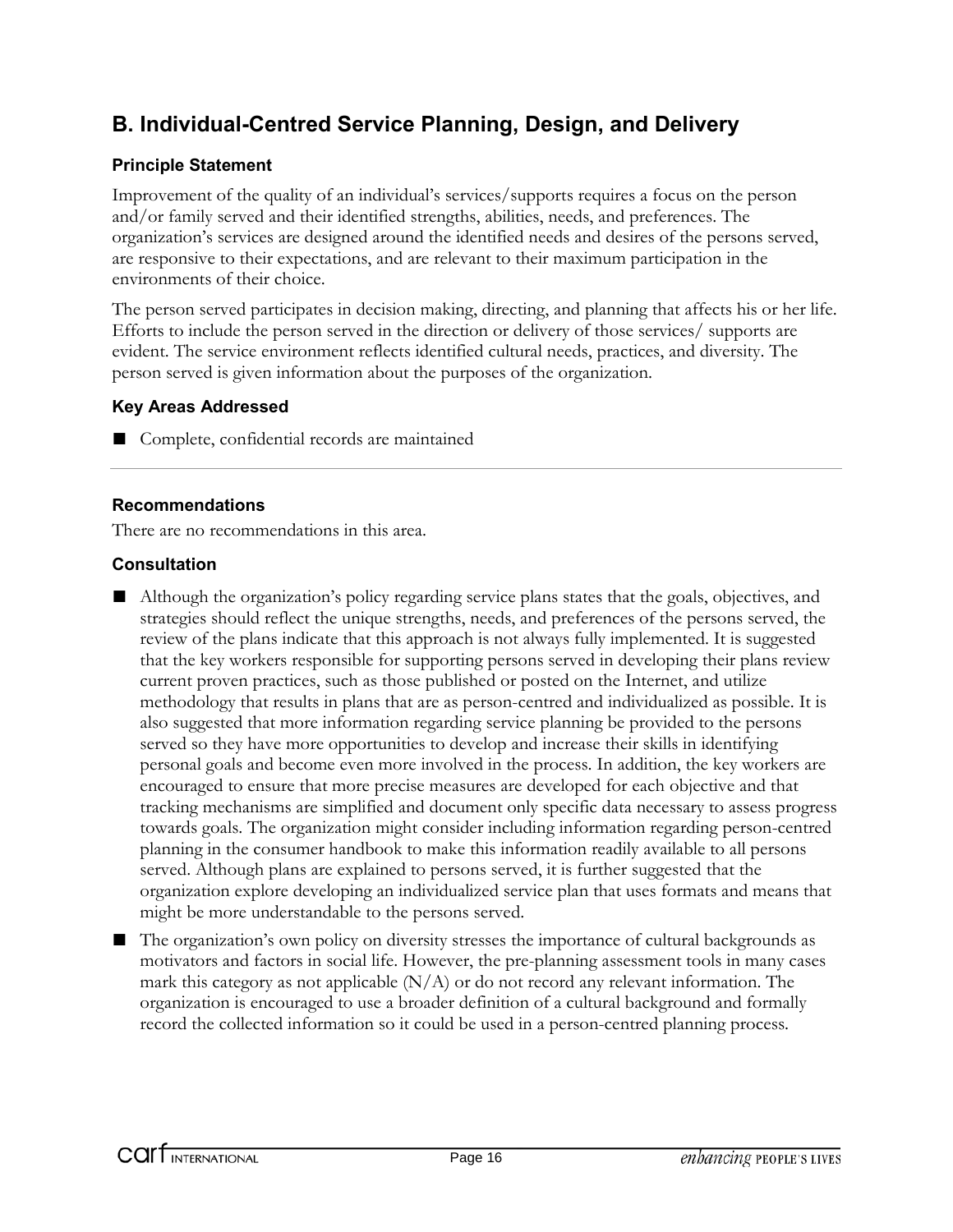■ The organization is complimented for using CARF standards in the service planning process. However, it is suggested that the pre-planning assessment tool be refined and expanded to collect more specific information such as each person's unique strengths, abilities, preferences, desired outcomes, and cultural backgrounds.

### **C. Medication Monitoring and Management**

### **Principle Statement**

These standards apply only to programs that are responsible for monitoring and/or managing medications for the persons served.

#### **Key Areas Addressed**

- Current, complete records of medications used by persons served
- Written procedures for storage and safe handling of medications
- Educational resources and advocacy for persons served in decision making
- Physician review of medication use
- Training and education for persons served regarding medications

### **Recommendations**

There are no recommendations in this area.

### **F. Community Services Principle Standards**

### **Principle Statement**

The standards in this subsection assert basic principles that should be demonstrated by any organization seeking accreditation in the area of community services.

### **Key Areas Addressed**

■ Access to community resources and services

#### **Recommendations**

There are no recommendations in this area.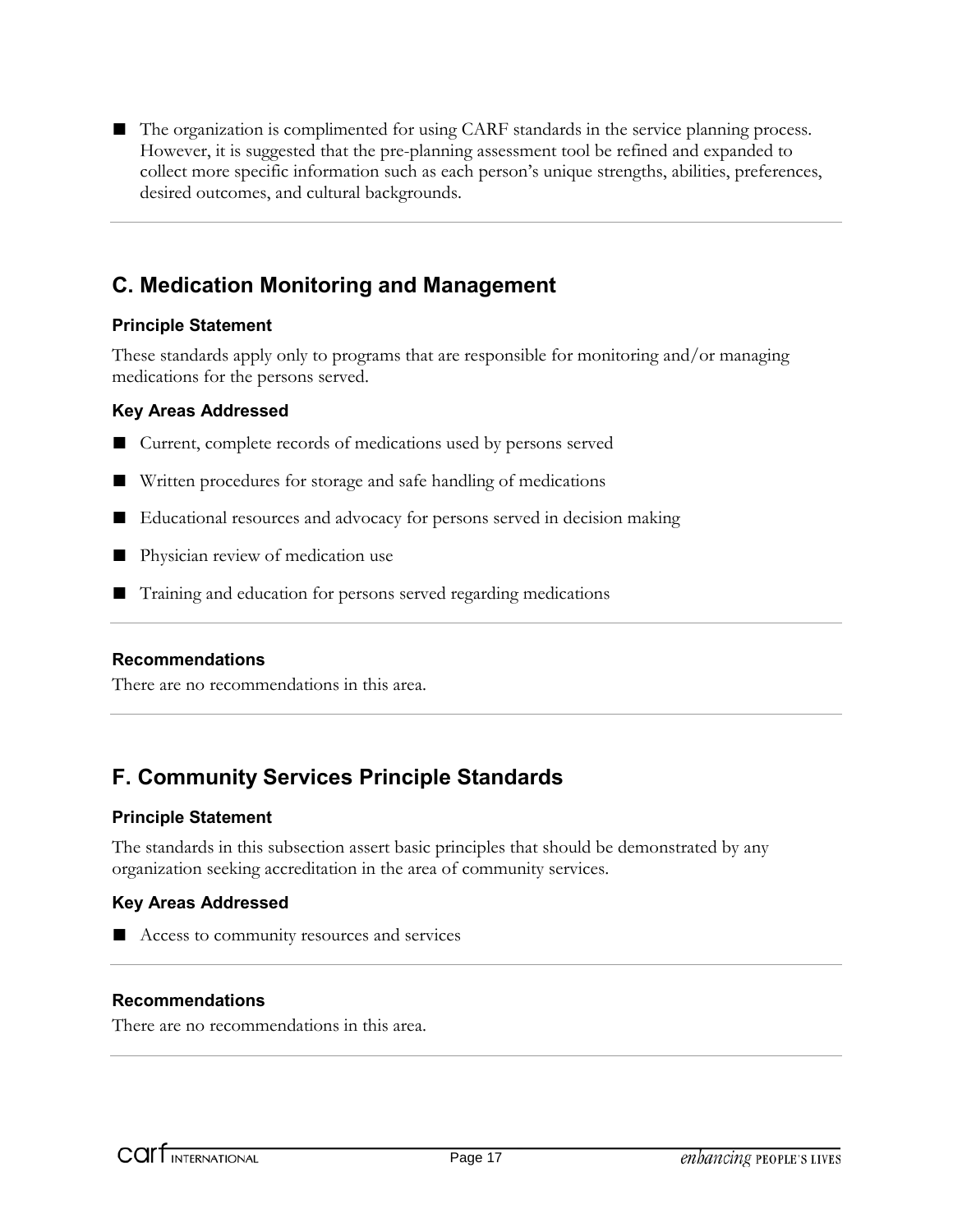# **SECTION 4. COMMUNITY SERVICES**

### **Principle Statement**

An organization seeking CARF accreditation in the area of community services assists the persons and/or families served in obtaining access to the resources, services, and supports of their choice. The persons and/or families served are included in their communities to the degree they desire. This may be accomplished by direct service provision or linkages to existing generic opportunities and natural supports in the community.

The organization obtains information from the persons and/or families served regarding resources and services/supports they want or require that will meet their identified needs, and offers an array of services/supports it arranges for or provides. The organization provides the persons and/or families served with information so that they may make informed choices and decisions.

The services and supports are changed as necessary to meet the identified needs of the persons and/or families served and other stakeholders. Service designs address identified individual, family, socioeconomic, and cultural needs.

Expected results from these services/supports may include:

- Increased inclusion in community activities.
- Increased or maintained ability to perform activities of daily living.
- Increased self-direction, self-determination, self-reliance, and self-esteem.

### **B. Community Services Coordination**

### **Principle Statement**

Community services coordination programs provide goal-oriented and individualized supports focusing on improved self-sufficiency for the persons served through assessment, planning, linkage, advocacy, coordination, and monitoring activities. Successful services coordination results in community opportunities and increased independence for the persons served. Programs may provide occasional supportive counselling and crisis intervention services, when allowed by regulatory or funding authorities.

Community services coordination may be provided by an organization as part of its individual service planning and delivery, by a department or division within the organization that works with individuals who are internal and/or external to the organization, or by an organization with the sole purpose of providing community services coordination. Such programs are typically provided by qualified services coordinators or by case management teams.

Organizations performing services coordination as a routine function of other services or programs are not required to apply these standards unless they are specifically seeking accreditation for this program.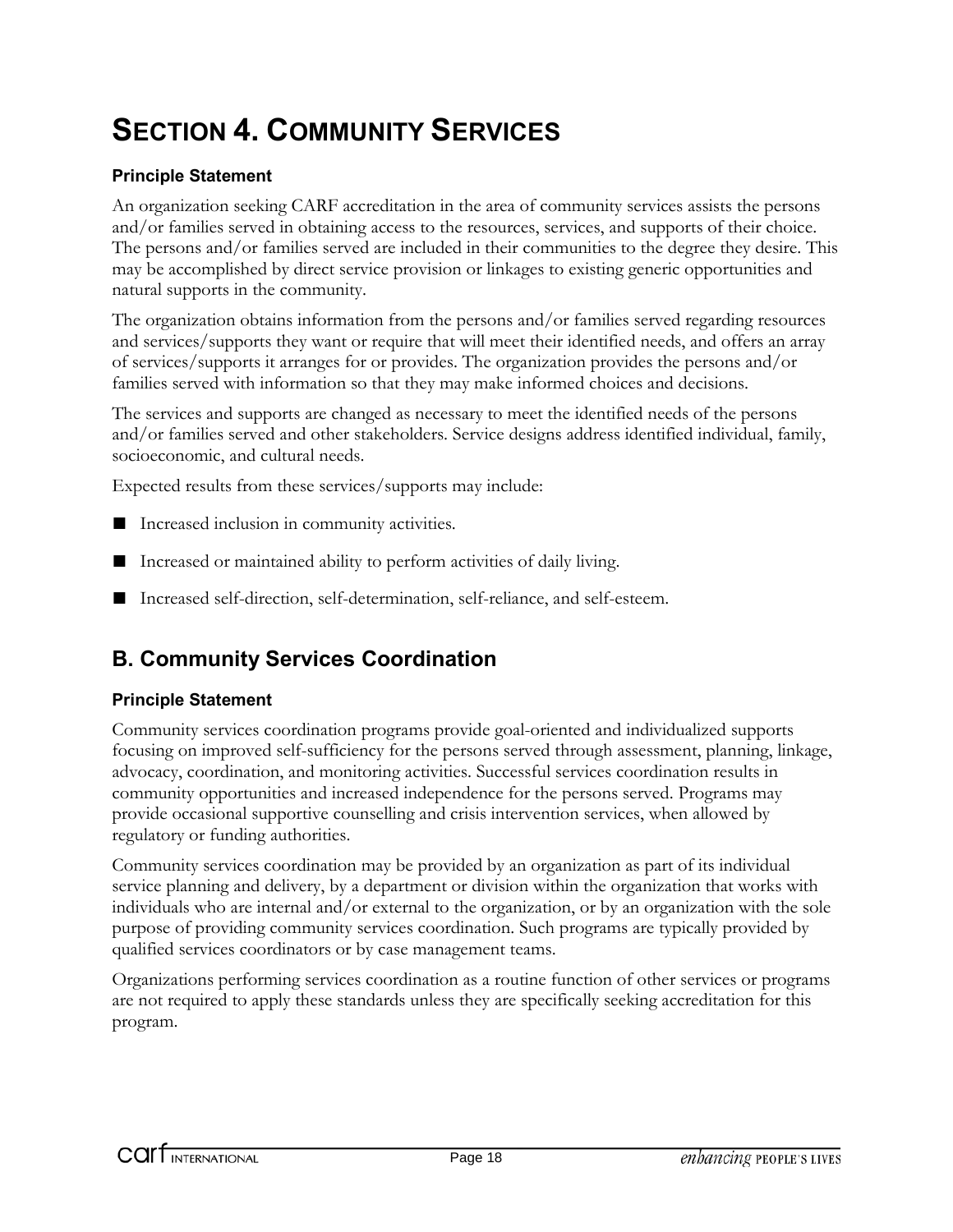- Community opportunities provided
- Goal-oriented and systematic process of advocacy
- Coordination of services
- Formation of linkage with community resources and services

#### **Recommendations**

There are no recommendations in this area.

#### **Consultation**

■ It is suggested that the My Participation Plan format be used for planning services.

### **E. Community Integration**

#### **Principle Statement**

Community integration is designed to help persons to optimize their personal, social, and vocational competency to live successfully in the community. Persons served are active partners in determining the activities they desire to participate in. Therefore, the settings can be informal to reduce barriers between staff members and persons served. An activity centre, a day program, a clubhouse, and a drop-in centre are examples of community integration services. Consumer-run programs are also included.

Community integration provides opportunities for the community participation of the persons served. The organization defines the scope of these services and supports based on the identified needs and desires of the persons served. This may include services for persons who without this option are at risk of receiving services full-time in more restrictive environments with intensive levels of supports such as hospitalization or nursing home care. A person may participate in a variety of community life experiences or interactions that may include, but are not limited to:

- Leisure or recreational activities
- Communication activities
- Spiritual activities
- Cultural activities
- Vocational pursuits
- Development of work attitudes
- Employment activities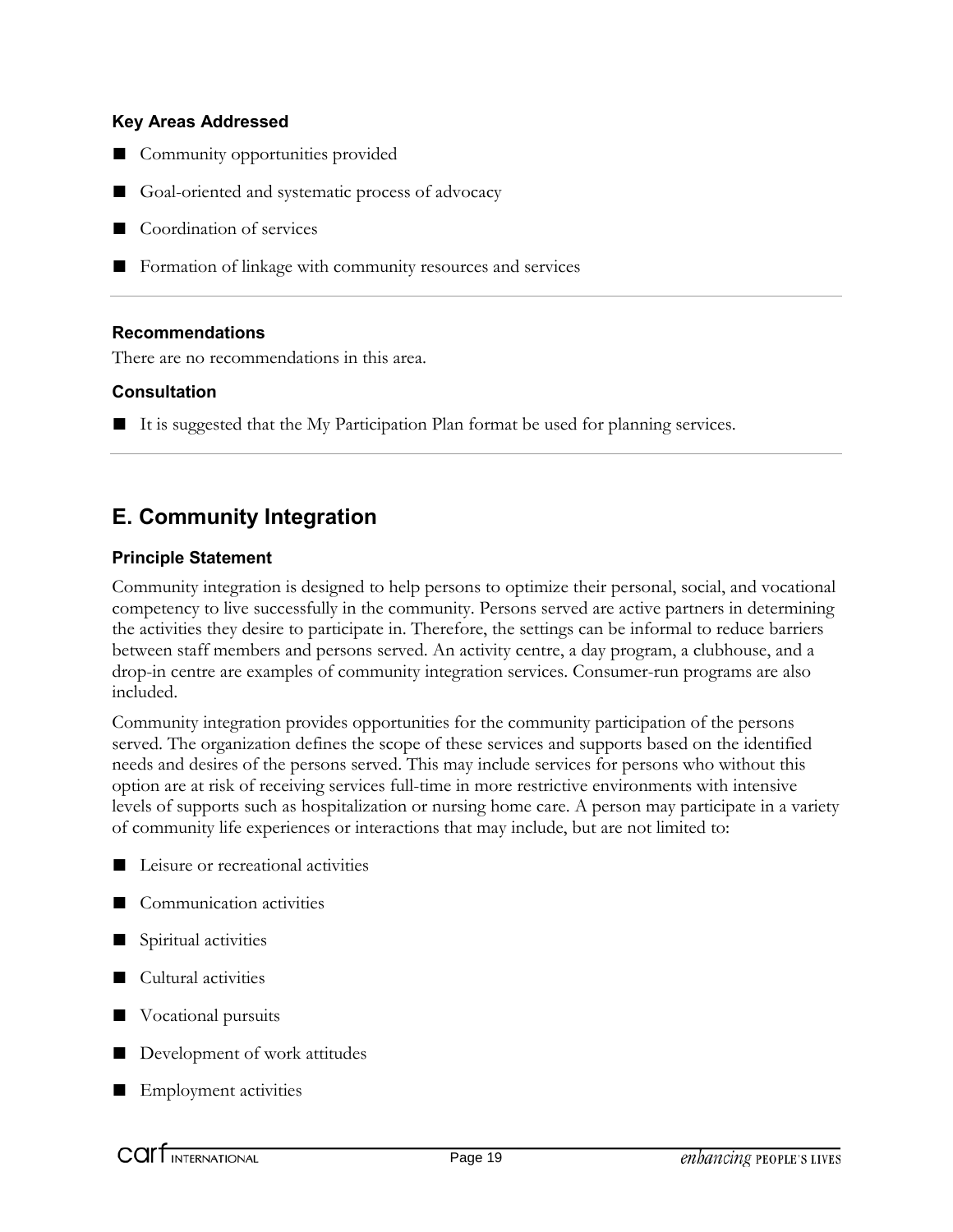- Volunteerism
- Educational and training activities
- Development of living skills
- Health and wellness promotion
- Orientation, mobility, and destination training
- Access and utilization of public transportation
- Interacting with volunteers from the community in program activities
- Community collaborations and social connections developed by the program (partnerships with community entities such as senior centres, arts councils, etc.)

■ Opportunities for community participation

#### **Recommendations**

There are no recommendations in this area.

#### **Consultation**

■ Persons served in the community integration programs are involved in a variety of valuable social activities of their choice, and staff of these programs report positive outcomes achieved by them. It is suggested that staff members support the persons served to a greater degree in identifying outcomes and including them as goals in service plans.

### **H. Host Family Services**

#### **Principle Statement**

Host family services are provided under a contract or agreement to provide a home for a person served, regardless of age. These placements tend to be long-term in nature.

#### **Key Areas Addressed**

- Appropriate matches of non-family participants with homes
- Contracts that identify roles, responsibilities, needs, and monitoring
- Needed supports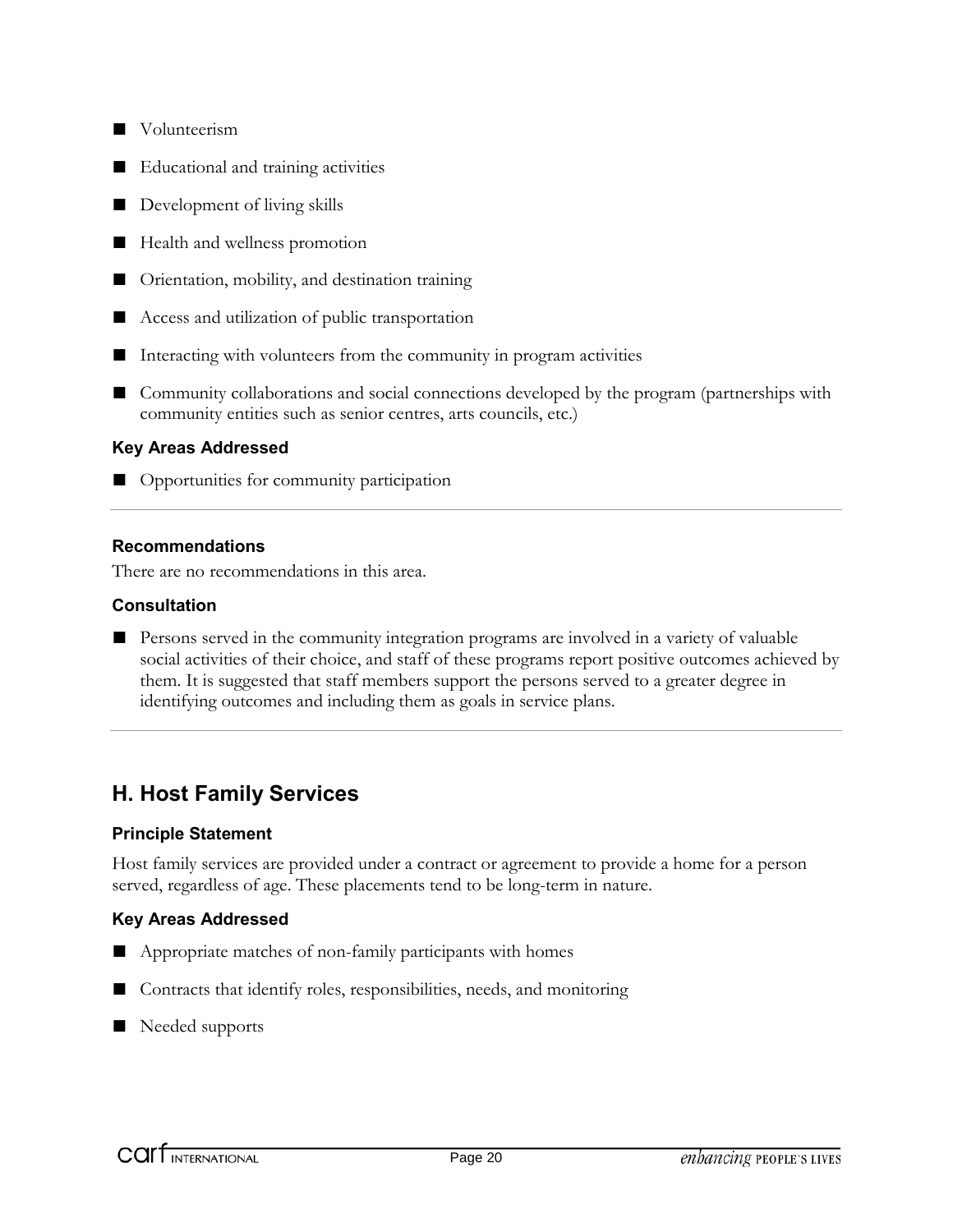### **Recommendations H.4.f.**

It is recommended that the host family contracts be expanded to identify the evaluation criteria. These criteria might be developed together by the service providers, persons served, and the organization.

### **J. Community Housing**

### **Principle Statement**

Community housing addresses the desires, goals, strengths, abilities, needs, health, safety, and life span issues of the persons served, regardless of the home in which they live and/or the scope, duration, and intensity of the services they receive. The residences in which services/ supports are provided are typically owned, rented, leased, or operated directly by the organization, or may be owned, rented, or leased by a third party, such as a governmental entity. Providers exercise control over these sites in terms of having direct or indirect responsibility for the physical conditions of the facility.

Community housing is provided in partnership with individuals. These services/supports are designed to assist the persons served to achieve success in and satisfaction with community living. They may be temporary or long-term in nature. The services/supports are focused on home and community integration and engagement in productive activities. Community housing enhances the independence, dignity, personal choice, and privacy of the persons served. For persons in alcohol and other drug programs, these services/supports are focused on providing sober living environments to increase the likelihood of sobriety and abstinence and to decrease the potential for relapse.

Community housing programs may be referred to as group homes, halfway houses, three-quarter way houses, recovery residences, sober housing, domestic violence or homeless shelters, and safe houses. These programs may be located in rural or urban settings and in houses, apartments, townhouses, or other residential settings owned, rented, leased, or operated by the organization. They may include congregate living facilities and clustered homes/apartments in multiple-unit settings. These residences are often physically integrated into the community, and every effort is made to ensure that they approximate other homes in their neighbourhoods in terms of size and number of individuals.

Community housing may include either or both of the following:

- Transitional living that provides interim supports and services for persons who are at risk of institutional placement, persons transitioning from institutional settings, or persons who are homeless. Transitional living is typically provided for six to twelve months and can be offered in congregate settings that may be larger than residences typically found in the community.
- Long-term housing that provides stable, supported community living or assists the persons served to obtain and maintain safe, affordable, accessible, and stable housing.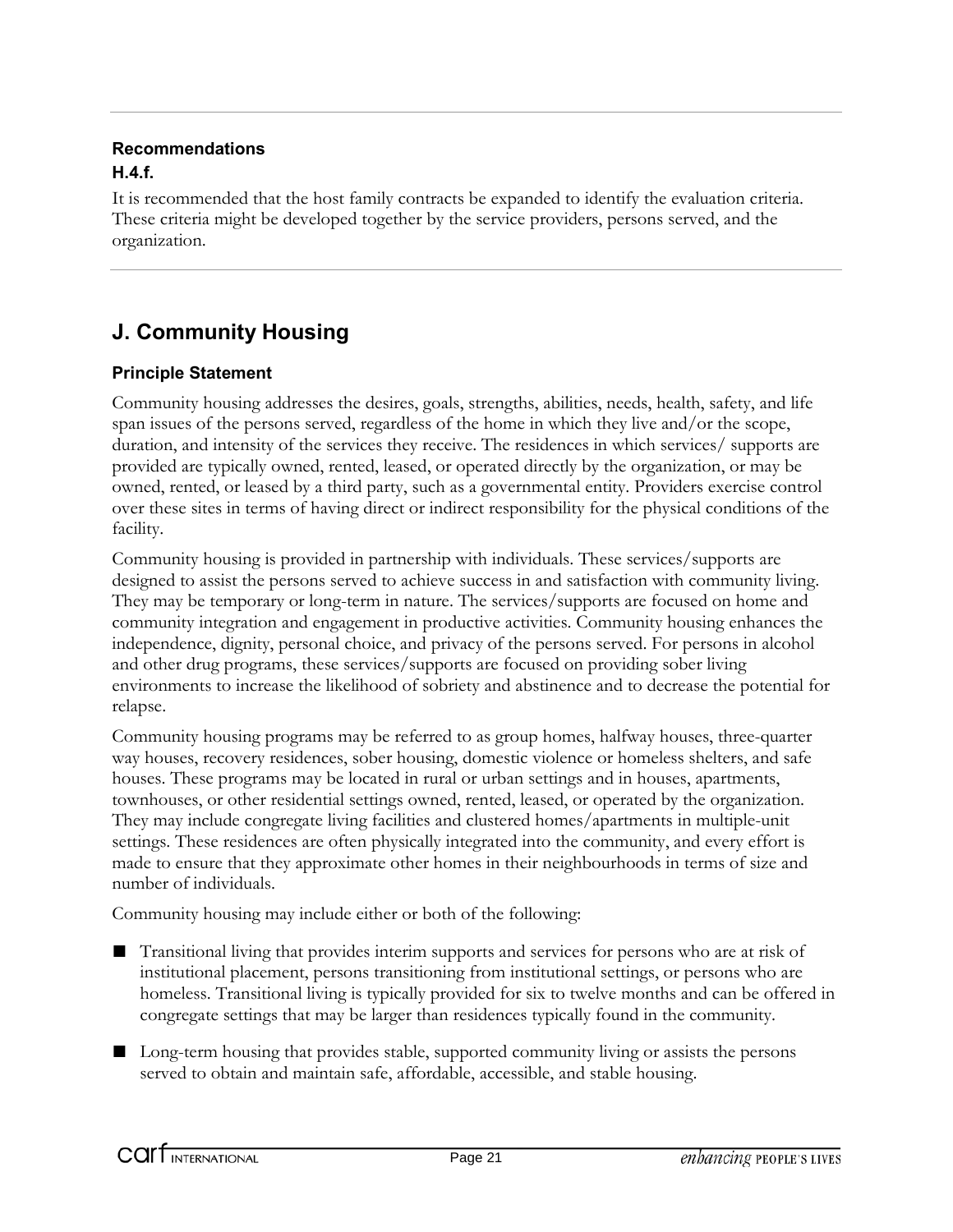The residences in which Community Housing services are provided must be identified in the Intent to Survey. These sites will be visited during the survey process and identified in the survey report and accreditation outcome as a site at which the organization provides a Community Housing program.

### **Key Areas Addressed**

- Safe, secure, private location
- In-home safety needs
- Options to make changes in living arrangements
- Support to persons as they explore alternatives
- Access as desired to community activities
- System for on-call availability of personnel

### **Recommendations**

There are no recommendations in this area.

### **K. Supported Living**

### **Principle Statement**

Supported living addresses the desires, goals, strengths, abilities, needs, health, safety, and life span issues of persons usually living in their own homes (apartments, townhouses, or other residential settings). Supported living services are generally long-term in nature but may change in scope, duration, intensity, or location as the needs and preferences of individuals change over time.

Supported living refers to the support services provided to the person served, not the residence in which these services are provided. A sampling of people receiving services/supports in these sites will be visited as part of the interview process. Although the residence will generally be owned, rented, or leased by the person who lives there, the organization may occasionally rent or lease an apartment when the person served is unable to do so. Typically, in this situation the organization would co-sign or in other ways guarantee the lease or rental agreement; however, the person served would be identified as the tenant.

Supported living programs may be referred to as supported living services, independent living, supportive living, semi-independent living, and apartment living; and services/supports may include home health aide and personal care attendant services. Typically there would not be more than two or three persons served living in a residence, no house rules or structure would be applied to the living situation by the organization, and persons served can come and go as they please. Service planning often identifies the number of hours and types of support services provided.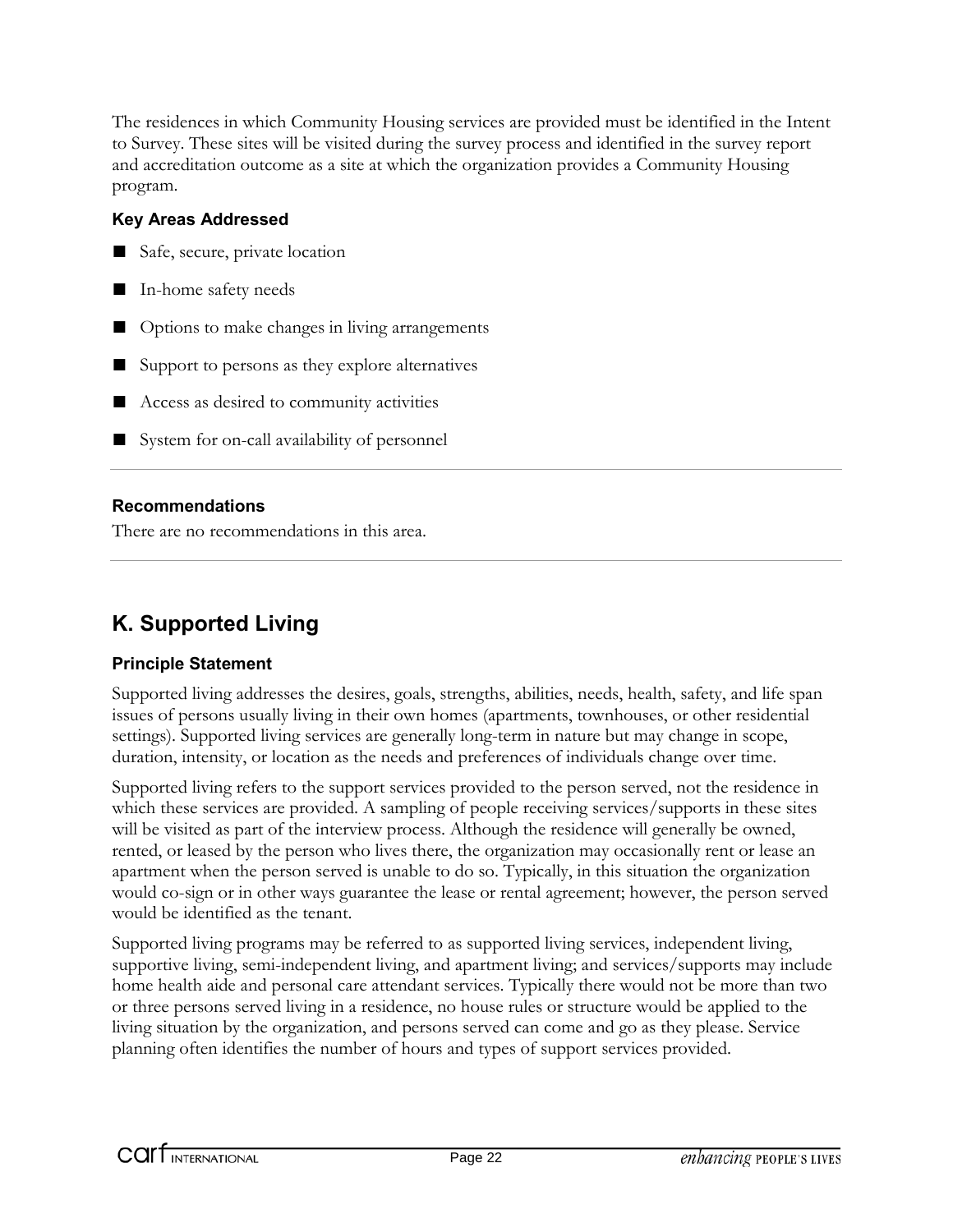The home or individual apartment of the person served, even when the organization holds the lease or rental agreement on behalf of the person served, is not included in the intent to survey or identified as a site on the accreditation outcome.

### **Key Areas Addressed**

- Safe, affordable, accessible housing chosen by the individual
- In-home safety needs
- Support personnel available based on needs
- Supports available based on needs and desires
- Persons have opportunities to access community activities

### **Recommendations**

There are no recommendations in this area.

**Standards from the** *2010 Child and Youth Services Standards Manual* **were also applied during this survey. The following sections of this report reflect the application of those standards.**

# **SECTION 2. CHILD AND YOUTH SERVICES GENERAL PROGRAM STANDARDS**

### **Principle Statement**

For an organization to achieve quality services, the children/youths served are active participants in the planning, prioritization, implementation, and ongoing evaluation of the services offered. A commitment to quality and the involvement of the child/youth served span the entire time that the child/youth served is involved with the organization. The service planning process is individualized, establishing goals and objectives that incorporate the unique strengths, needs, abilities, and preferences of the child/youth served. The child/youth served has the opportunity to transition easily through a system of care.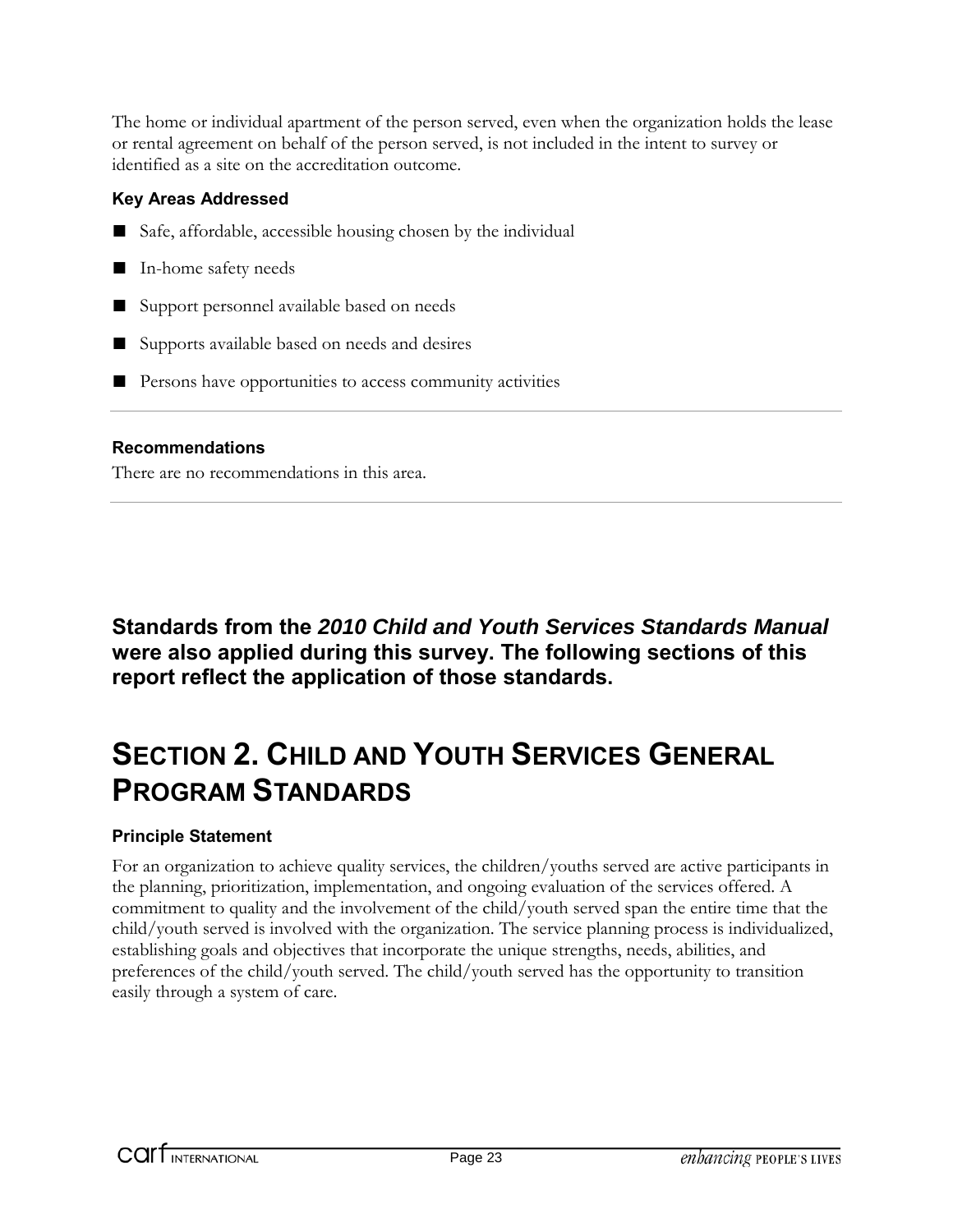### **A. Program/Service Structure**

### **Principle Statement**

A fundamental responsibility of the organization is to provide a comprehensive program structure. The staffing is designed to maximize opportunities for the child/youth served to obtain and participate in the services provided.

The organization, where appropriate, provides information to the child/youth served and in collaboration with the parent and/or legal representative.

### **Key Areas Addressed**

- Written plan that guides service delivery
- Team member responsibilities
- Developmentally appropriate surroundings and equipment
- Crisis intervention provided
- Medical consultation
- Services relevant to diversity
- Qualifications and competency of direct service staff
- Family participation
- Team composition/duties
- Relevant education
- Clinical supervision
- Assistance with advocacy and support groups

### **Recommendations**

#### **A.20.e.**

It is recommended that the policies and procedures address positive approaches to behavioural interventions, including development of a personal safety plan for each child/youth served on an individual basis, when indicated. A number of participant charts revealed individuals who had experienced sexual abuse; suicide attempts; self-injurious behaviours, including cutting; alcohol abuse; marijuana use; and/or sexually promiscuous behaviours; however, there was no evidence of a personal safety plan.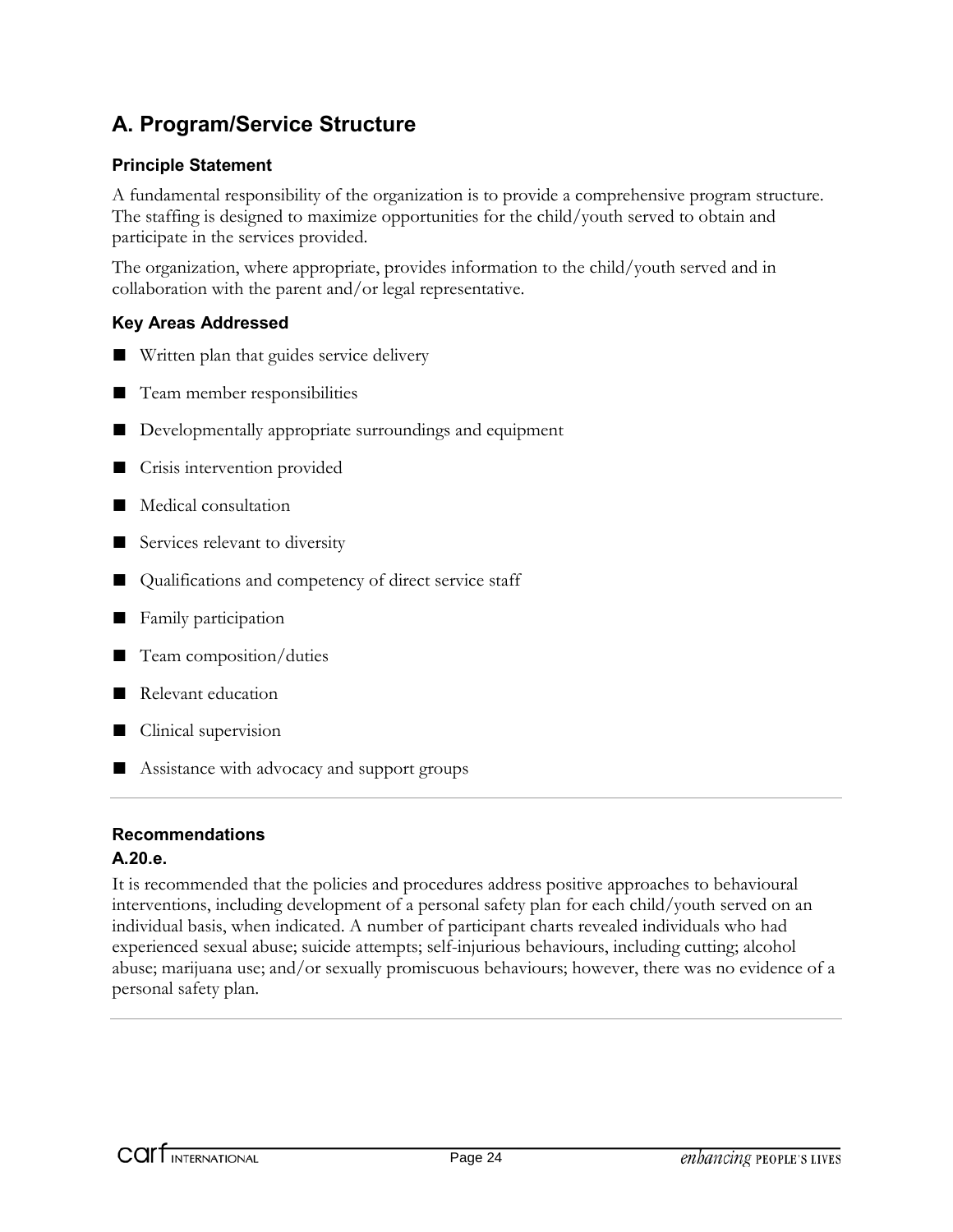### **B. Child- and Family-Centred Care**

### **Principle Statement**

Child and family-centred care includes the following:

- Recognition that, when possible, the family is the constant in the child's life, while the service systems and personnel within those systems fluctuate.
- Facilitation of parent-professional collaboration at all levels of care.
- Sharing of unbiased and complete information about a child's/youth's care on an ongoing basis, in an appropriate and supportive manner.
- Implementation of appropriate policies and programs that are comprehensive and provide necessary support to meet the needs of children/youths/families.
- Recognition of child/youth/family strengths and individuality and respect for different methods of coping.
- Understanding and incorporating the developmental needs of children/youths/families into service systems.
- Assurance that the design of health and social service delivery systems is flexible, accessible, and responsive to the needs of children/youth/families.

#### **Key Areas Addressed**

- Collaborative partnerships
- Child/youth/family role in decision making
- Policies and procedures that facilitate collaboration
- Effective information sharing
- Arrangement or provision of appropriate services
- Gathering customer satisfaction information

#### **Recommendations**

There are no recommendations in this area.

#### **Consultation**

■ It is suggested that advocacy information, including telephone numbers, be posted at all facilities; included in all appropriate policies and procedures; and included on forms, such as complaint/grievance forms. Advocacy information could include not only a privacy officer at the organization, but also the province of British Columbia website, *www.gov.bc.ca/mcf.*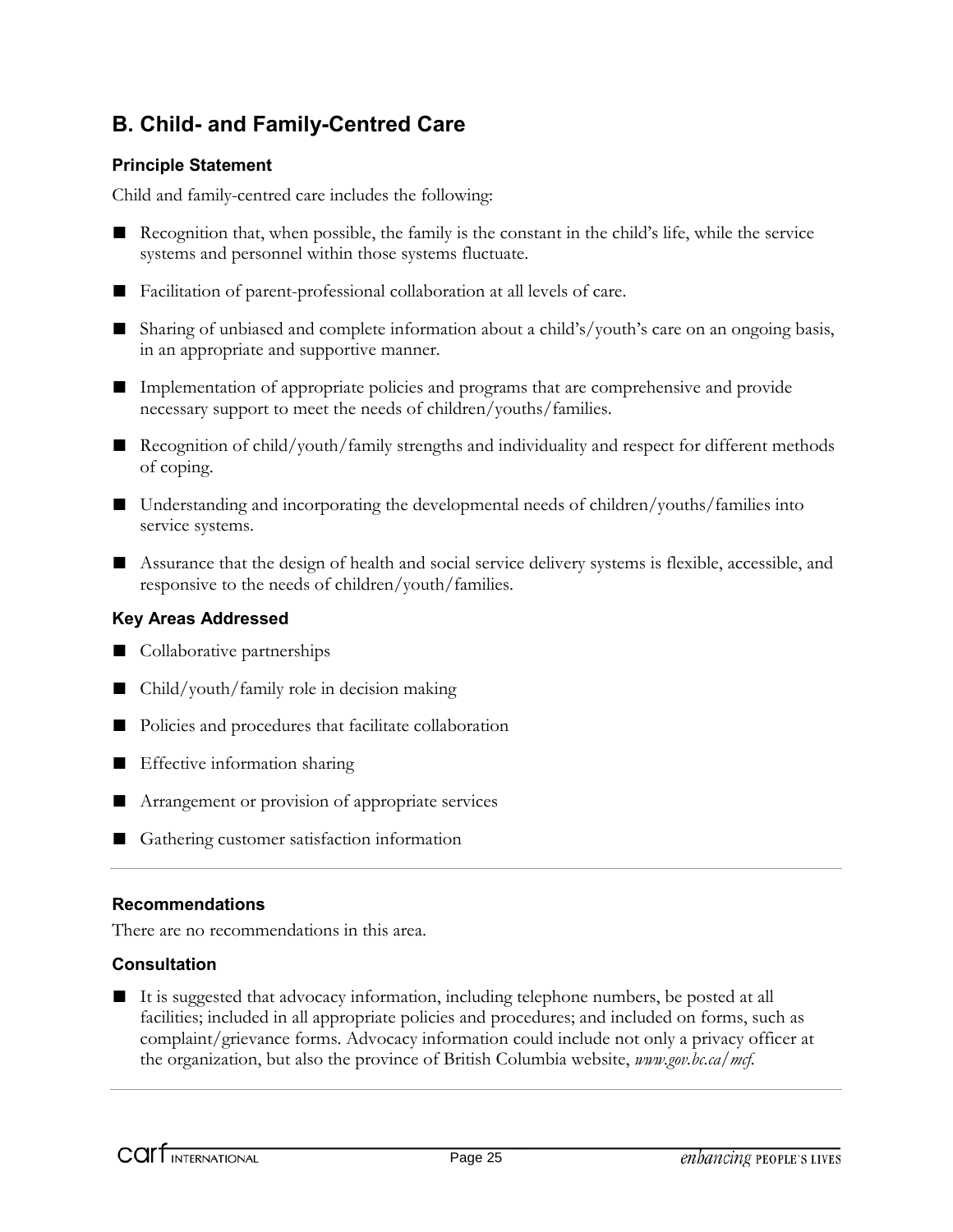### **C. Screening and Access to Services**

### **Principle Statement**

The process of screening and assessment is designed to maximize opportunities for the child/ youth served to gain access to the organization's programs and services. Each child/youth served is actively involved in, and has a significant role in, the assessment process. Assessments are conducted in a manner that identifies the strengths, needs, abilities, and preferences of each child/youth served. Assessment data may be gathered through various means, including face-to-face contact, telepsychiatry, or from external resources.

### **Key Areas Addressed**

- Policies and procedures defining access
- Waiting list criteria
- Orientation to services
- Primary assessment
- Interpretive summary

### **Recommendations**

### **C.2.c.**

Although most entry criteria are listed in program descriptions and exclusionary criteria may be inferred, they are not specifically included in written admission and readmission criteria. It is recommended that the documentation be expanded to include exclusionary criteria.

### **C.7.e.(4)(a) through C.7.e.(4)(c)**

### **C.7.e.(5)(c)**

### **C.7.e.(6)(b)(iv)**

It is recommended that each child or youth admitted to services receive an orientation that includes a copy of the program rules that identifies any restrictions the program may place on the child or youth; events, behaviours, or attitudes that may lead to the loss of rights or privileges for the child or youth; and means by which the child or youth served may regain rights or privileges that have been restricted. It is also recommended that the orientation include information on legal drugs brought into the program and administrative discharge criteria.

### **C.11.q.**

The primary assessment should include information regarding the efficacy of current or previously used medication.

### **C.12.b.(1) through C.12.b.(3)**

The primary assessment should result in the preparation of an interpretive summary that is based on the assessment data, be used in the development of the individual plan, and identify any cooccurring disabilities or disorders that should be addressed in the development of the individual plan.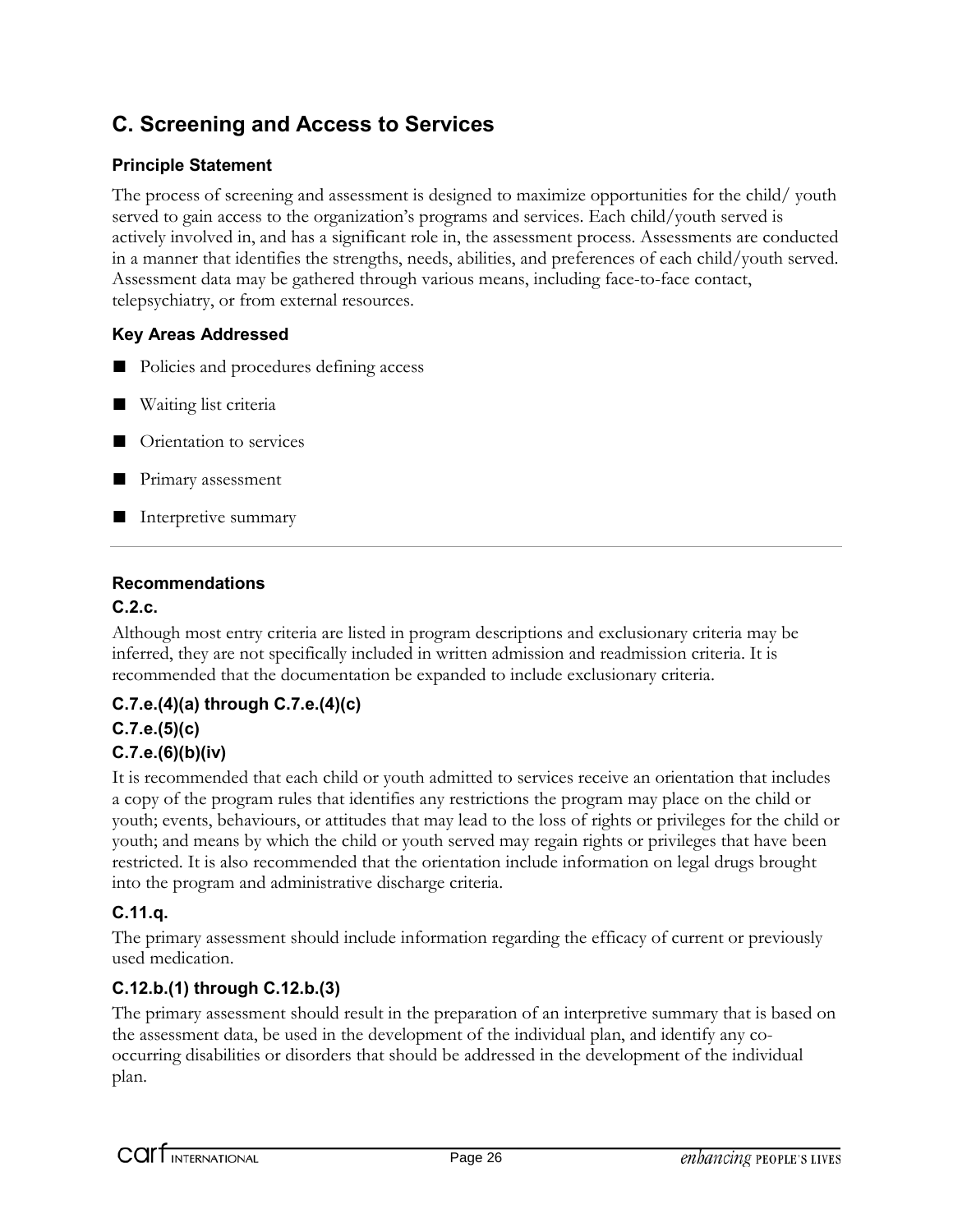### **Consultation**

■ Although the admission or entry criteria are clearly written in most program descriptions, a few could be improved. For example, Integrated Family Services reads, referrals from "self, community and MCFD (Ministry of Children and Family Development)" are considered by a screening committee; however, the description does not clearly list the criteria used in decision making. In addition, although school staff members determine eligibility for Penticton Alternate School and Princess Margaret AIM programs, some basic criteria could be included in the program description.

### **D. Individual Plan**

### **Principle Statement**

Each child/youth served is actively involved in and has a significant role in the individual planning process and has a major role in determining the direction of his or her individual plan. The individual plan contains goals and objectives that incorporate the unique strengths, needs, abilities, and preferences of the child/youth and family served, as well as identified challenges and problems. The term *child/youth served* is used in a broad context to include family members or other legal representatives, when applicable. Planning is consumer directed and person centred.

### **Key Areas Addressed**

- Participation of child/youth in preparation of individual plan
- Components of individual plan
- Coordination of services for child/youth
- Co-occurring disabilities/disorders
- Content of program notes

### **Recommendations**

**D.1.a. D.1.e.**

### **D.1.g.**

It is recommended that the individual plan be developed with the active participation of the child or youth served and be prepared using the information from the primary assessment and interpretive summary. In addition, it is recommended that the plan consistently identify any needs beyond the scope of the program and specify referrals for additional services.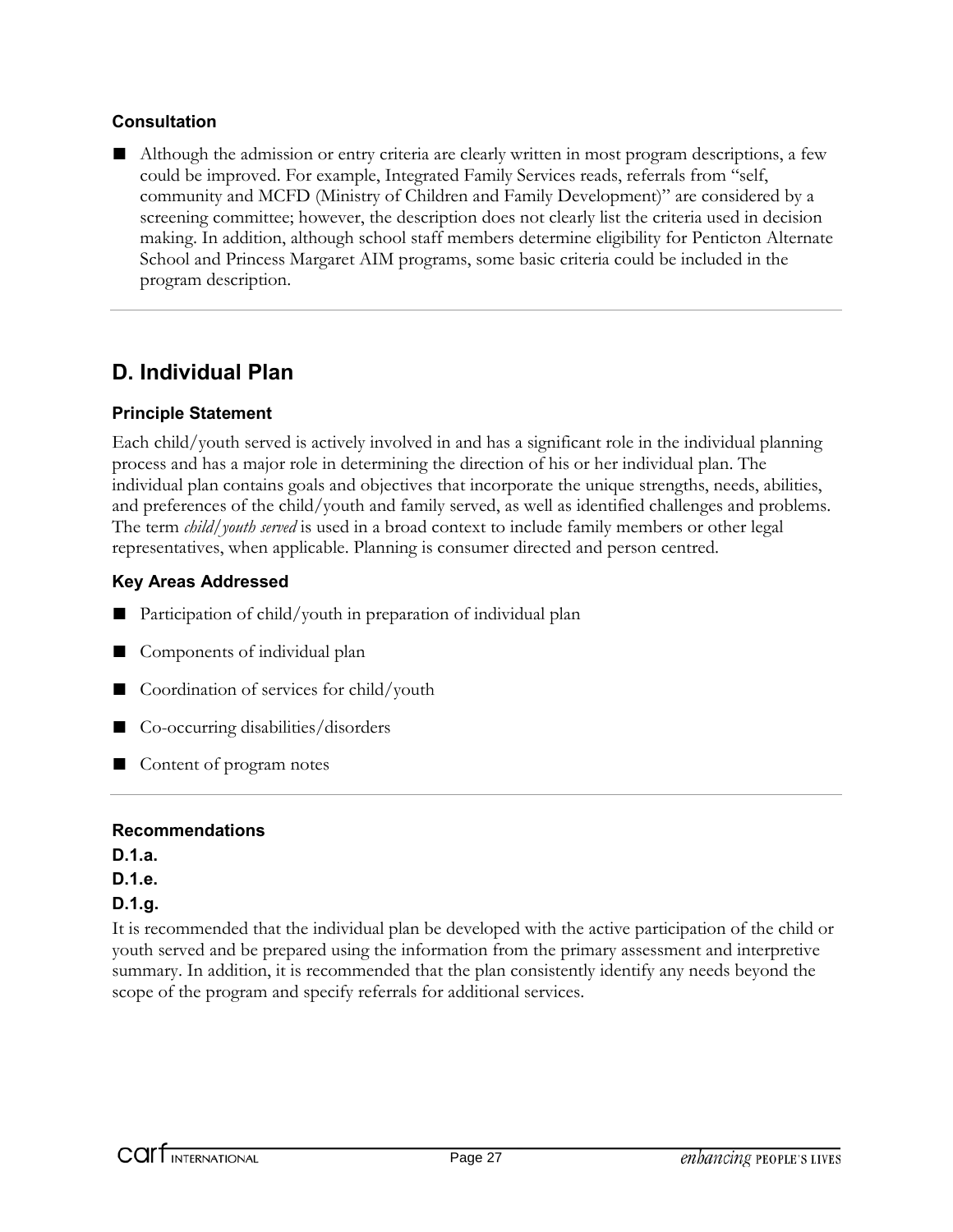### **D.2.a.(1) D.2.f.(1) through D.2.f.(5)**

It is recommended that the goals in the individual plan be consistently expressed in the words of the child or youth and/or family served. It is further recommended that, when applicable, a personal safety plan be completed as soon as possible after admission that identifies triggers, including assessment of the risk for dangerous behaviours, current coping skills, warning signs, preferred interventions, and advance directives, when available.

### **D.9.a.**

### **D.9.b.**

When a child or youth served has co-occurring disabilities or disorders, the individual plan should specifically address those issues in an integrated manner. The services should be provided by personnel, either within the organization or by referral, who are qualified to provide services for children or youth with co-occurring disabilities or disorders.

### **Consultation**

■ Although the individual plan is not part of the day care accreditation, when a goal planning sheet is included in the file of the person served, the organization is encouraged to review and update it every six months to keep within the organization's policies.

### **E. Transition/Discharge**

### **Principle Statement**

Transition, continuing care, or discharge planning assists the child/youth served to move from one level of care to another within the organization or to obtain services that are needed but are not available within the organization. The transition process is planned with the active participation of each child/youth served. Transition may include planned discharge, placement on inactive status, movement to a different level of service or intensity of contact, reunification, re-entry in a juvenile justice system, or transition to adulthood.

The transition plan is a supportive document that includes information about the person's progress and describes the completion of goals and the efficacy of services provided. It is prepared to ensure a seamless transition to another level of care, another component of care, or an after care program.

A discharge summary, identifying reasons for discharge, is completed when the child/youth leaves services for any reason (planned discharge, against medical advice, no show, infringement of program rules, aging out, etc.).

Just as the assessment is critical to the success of treatment, the transition services are critical for the support of the individual's ongoing well-being. The organization proactively attempts to contact the child/youth served after formal transition or discharge to gather needed information related to his or her postdischarge status. The organization reviews the postdischarge information to determine the effectiveness of its services and whether additional services were needed.

The transition plan and/or discharge summary may be included in a combined document as long as it is clear whether the information relates to a transition or discharge planning.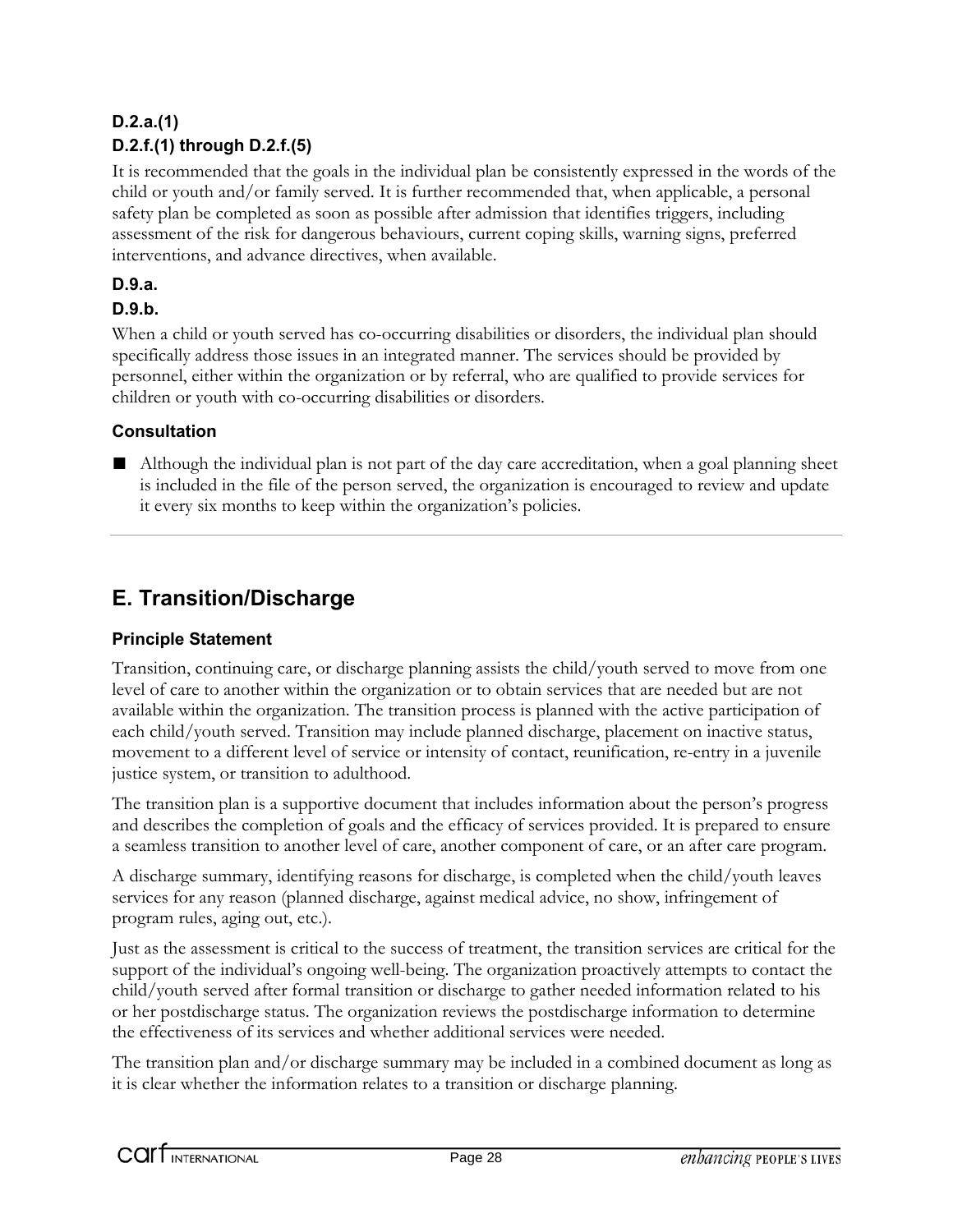- Transition/discharge planning
- Components of transition plan
- Follow-up after program participation

### **Recommendations**

### **E.4.d.(5)**

The written transition plan should consistently include referral source information, such as contact name, telephone number, locations, hours, and days of services, when applicable.

### **E.11.a. through E.11.d.**

When an unplanned transition or discharge occurs, follow-up should be conducted to provide necessary notifications, when possible; to determine with the child or youth served whether further services are needed; and to offer or refer to needed services within 72 hours.

### **F. Medication Use**

### **Principle Statement**

Medication use is the practice of handling, prescribing, dispensing, and/or administering medications to children/youths served in response to specific symptoms, behaviours, and conditions for which the use of medications is indicated and deemed efficacious. Medication use may include self administration, or be provided by personnel of the organization or under contract with a licensed individual. Medication use is directed toward maximizing the functioning of the children/youths served while reducing their specific symptoms and minimizing the impact of side effects.

Medication use includes prescribed or sample medications, and may include over-the-counter or alternative medications provided to the child/youth served as part of the therapeutic treatment/service program. Alternative medications can include herbal or mineral supplements, vitamins, homeopathic remedies, hormone therapy, or culturally specific treatments.

Medication control is identified as the process of physically controlling, transporting, storing, and disposing of medications, including those self administered by the child/youth served.

Self administration is the application of a medication (whether by injection, inhalation, oral ingestion, or any other means) by the child/youth served, to his/her body; and may include the organization storing the medication for the child/youth served, or may include staff handing the bottle or blister-pak to the child/youth served, instructing or verbally prompting the child/ youth served to take the medication, coaching the child/youth served through the steps to ensure proper adherence, and closely observing the child/youth served self-administering the medication.

Self administration by children or adolescents in a residential setting must be directly supervised by personnel, and standards related to medication use applied.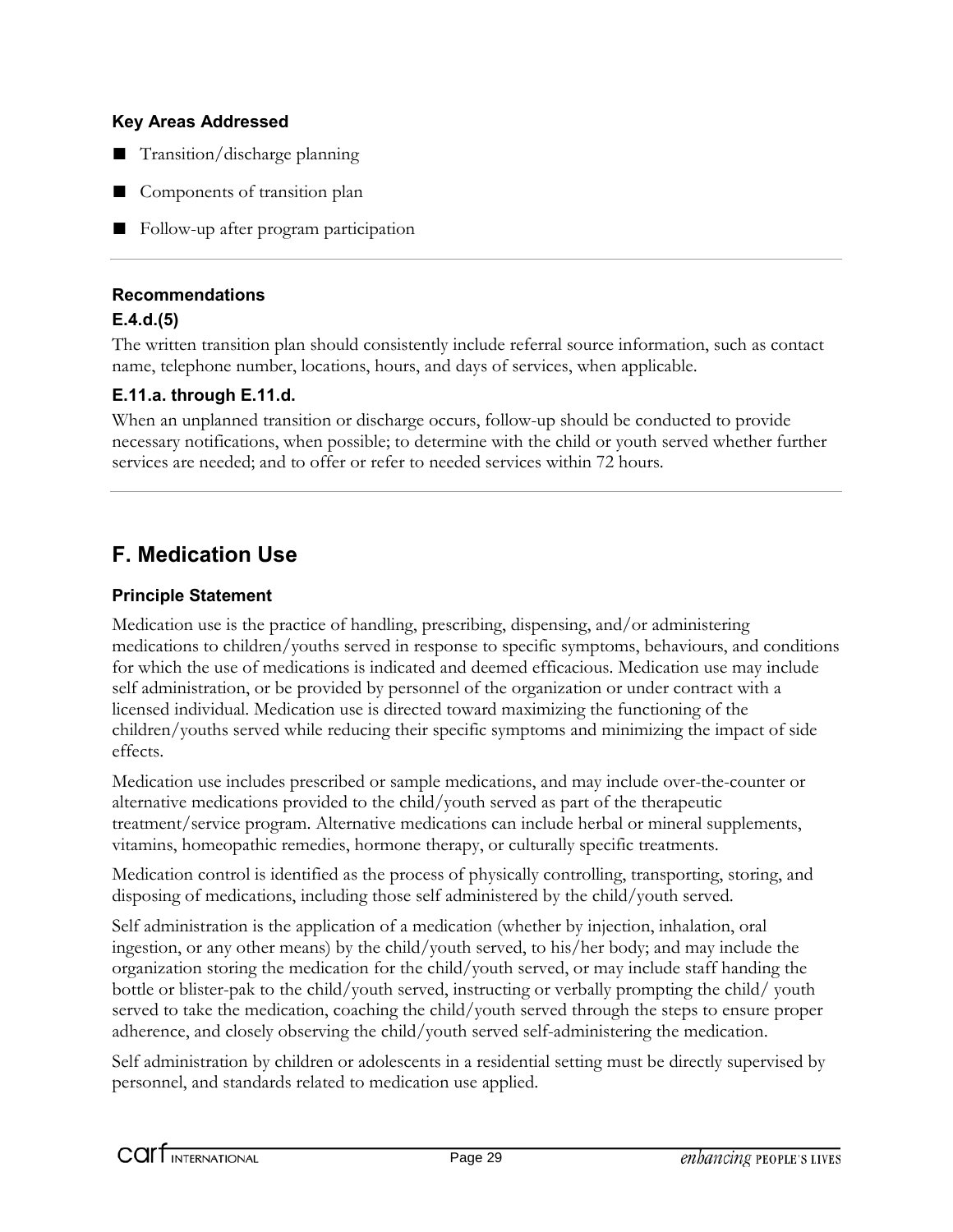Dispensing is considered the practice of pharmacy; the process of preparing and delivering a prescribed medication (including samples) that has been packaged or re-packaged and labelled by a physician or pharmacist or other qualified professional licensed to dispense (for later oral ingestion, injection, inhalation, or other means of administration).

Prescribing is evaluating, determining what agent is to be used by and giving direction to a child/youth served (or family/legal guardian), in the preparation & administration of a remedy to be used in the treatment of disease. It includes a verbal or written order, by a qualified professional licensed to prescribe, that details what medication should be given to whom, in what formulation and dose, by what route, when, how frequently, and for what length of time.

### **Key Areas Addressed**

- Individual records of medication
- Physician review
- Policies and procedures for prescribing, dispensing, and administering medications
- Training regarding medications
- Policies and procedures for safe handling of medication

### **Recommendations**

### **F.5.e.(1) through F.5.e.(3)**

**F.5.h.**

### **F.5.i.**

### **F.5.l.**

It is recommended that the written procedures include a review of past medication use, including effectiveness, side effects, and allergies or adverse reactions; use of medications by women of childbearing age; use of medications during pregnancy; and, when applicable, documented assessment of abnormal involuntary movements at the initiation of treatment and every six months thereafter for children or youth receiving typical antipsychotic medications.

### **Consultation**

- PDCRS has good medication policies and procedures. Leadership staff members have also developed a comprehensive medication PowerPoint<sup>®</sup> presentation that is used for training. It is suggested that the policies and procedures also contain the information that is included in the PowerPoint presentation.
- It is suggested that the policies include whether or not trained, not licensed, staff members may administer intramuscular, intravenous, and/or rectal medications.
- It is suggested that the policies and procedures include under what conditions medications may be "held"; e.g., for laboratory work, toxicity.
- It is suggested that, before medications are documented on the Medication Administration Record (MAR), they be verified against a copy of the physician's orders.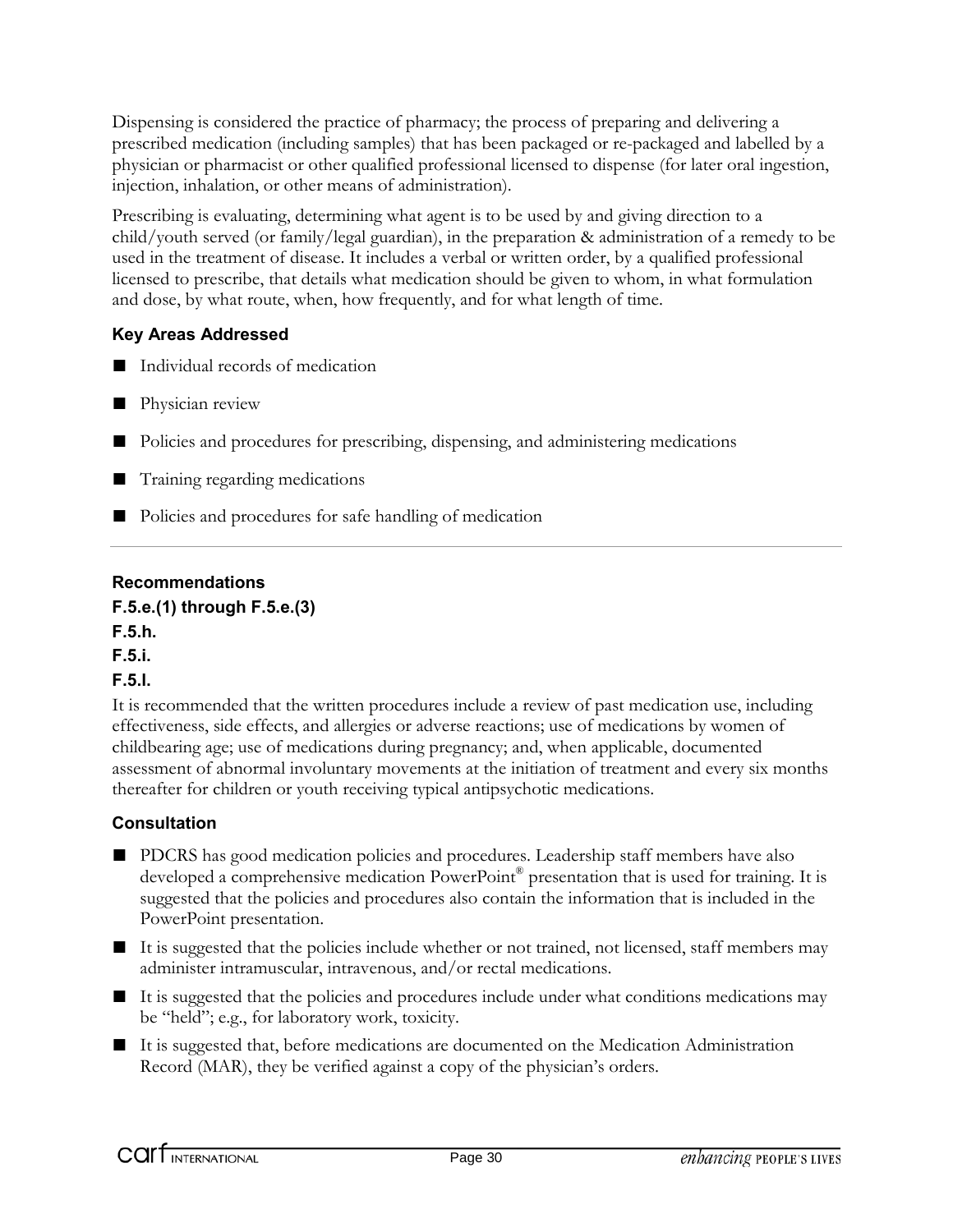- It is suggested that the medication policies be specific; for example, include medications requiring refrigeration to be kept in a refrigerator that maintains the medication at a temperature between 36 degrees Fahrenheit (2.22 degrees Celsius) and 46 degrees Fahrenheit (7.77 degrees Celsius). It is suggested that a temperature log be maintained, as appropriate. In addition, it is suggested that the medication policies and procedures be more specific in how controlled medications will be safely maintained. Examples include double-locking and the counting of controlled medications.
- Although PDCRS policies and procedures include information on as-needed (prn) and over-thecounter (OTC) medications, it is suggested that participants have the prescriber list the prn and OTC medications that the individual may safely receive based on current medications prescribed to him or her.

### **G. Nonviolent Practices**

### **Principle Statement**

Programs strive to be learning environments and to support children/youths served in the development of recovery, resiliency, and wellness. Relationships are central to supporting individuals in recovery and wellness. Programs are challenged to establish quality relationships as a foundation to supporting recovery and wellness. Providers need to be mindful of developing cultures that create healing, healthy and safe environments, and include the following:

■ Engagement

- Partnership—power with, not over
- Holistic approaches
- Respect
- Hope
- Self direction

Programs need to recognize that individuals may require supports to fully benefit from their services. Staff are expected to access or provide those supports wanted and needed by the individual. Supports may include environmental supports, verbal prompts, written expectations, clarity of rules and expectations, or praise and encouragement.

Even with supports, there are times when individuals may show signs of fear, anger, or pain, which may lead to aggression or agitation. Staff members are trained to recognize and respond to these signs through de-escalation, changes to the physical environment, implementation of meaningful and engaging activities, redirection, active listening, etc. On the rare occasions when these interventions are not successful and there is imminent danger of serious harm, seclusion or restraint may be used to ensure safety. Seclusion and restraint are never considered treatment interventions; they are always considered actions of last resort. The use of seclusion and restraint must always be followed by a full review, as part of the process to eliminate the use of these in the future.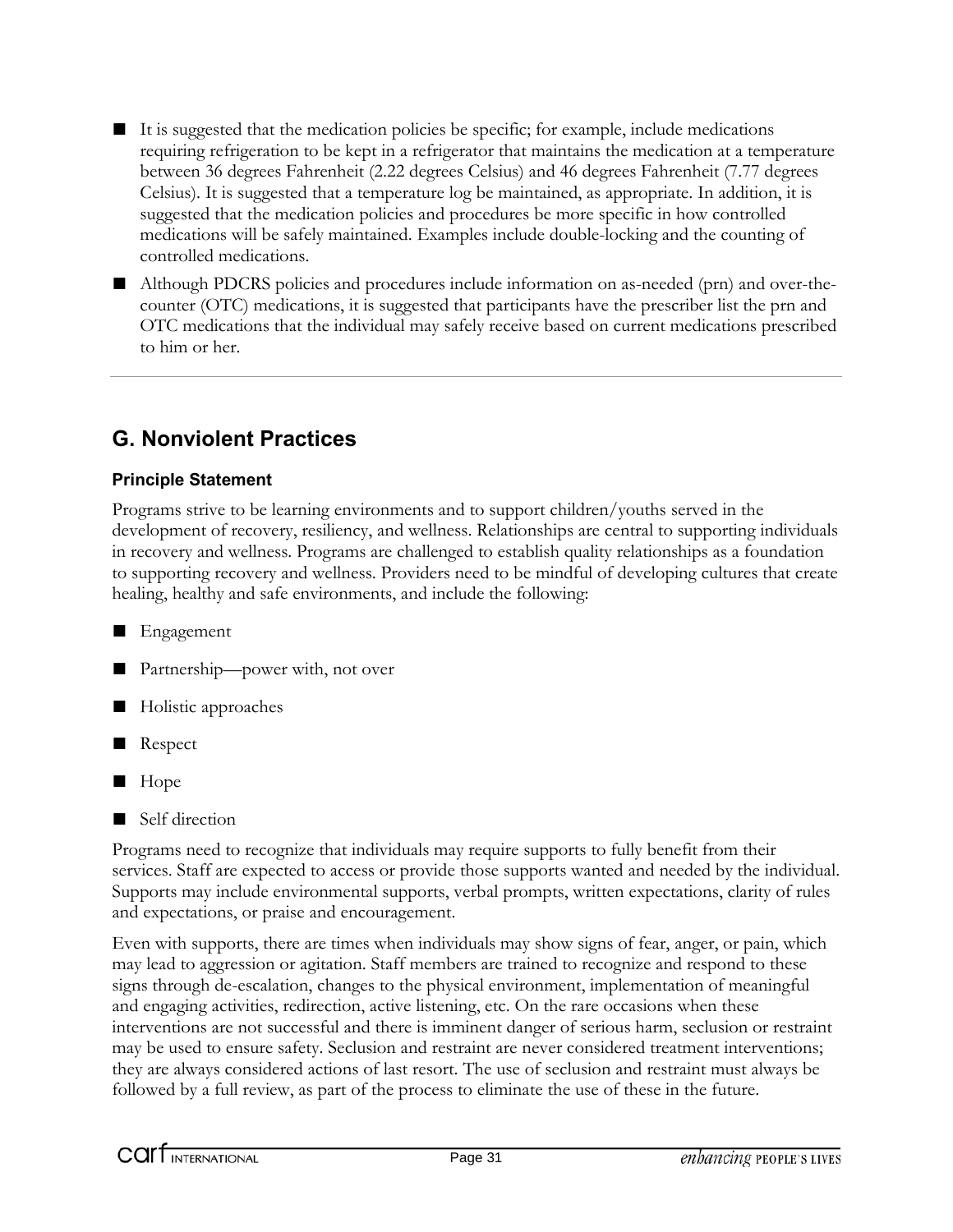The goal is to eliminate the use of seclusion and restraint in child and youth services, as the use of seclusion or restraint creates potential physical and psychological dangers to the persons subject to the interventions, to the staff members who administer them, or those who witness the practice. Each organization still utilizing seclusion or restraint should have the elimination thereof as an eventual goal.

Restraint is the use of physical or mechanical means to temporarily limit a person's freedom of movement; chemical restraint is the involuntary administration of medication, in immediate response to a dangerous behaviour, to temporarily subdue a person or manage their behaviour. Restraints used as an assistive device for persons with physical or medical needs are not considered restraints for purposes of this section. Briefly holding a child/youth served, without undue force, for the purpose of comforting him or her or to prevent self-injurious behaviour, or holding a person's hand or arm to safely guide him or her from one area to another, is not a restraint. Separating individuals threatening to harm one another, without implementing restraints, is not considered restraint.

Seclusion refers to restriction of the child/youth served to a segregated room with the child's/ youth's freedom to leave physically restricted. Voluntary time out is not considered seclusion, even though the voluntary time out may occur in response to verbal direction; the child/youth served is considered in seclusion if freedom to leave the segregated room is denied.

Seclusion or restraint by trained and competent personnel is used only when other less restrictive measures have been found to be ineffective to protect the child/youth served or others from injury or serious harm. Peer restraint is not considered an acceptable alternative to restraint by personnel. Seclusion or restraint is not used as a means of coercion, discipline, convenience, or retaliation.

In a correctional setting, the use of seclusion or restraint for purposes of security is not considered seclusion or restraint under these standards. Security doors designed to prevent elopement or wandering are not considered seclusion or restraint. Security measures for forensic purposes, such as the use of handcuffs instituted by law enforcement personnel, are not subject to these standards. When permissible, consideration is made to removal of physical restraints while the person is receiving services in the behavioural health care setting.

### **Key Areas Addressed**

- Training and procedures supporting non-violent practices
- Policies and procedures for use of seclusion and restraint
- Patterns of use reviewed
- Persons trained in use
- Plans for reduction/elimination of use

### **Recommendations**

There are no recommendations in this area.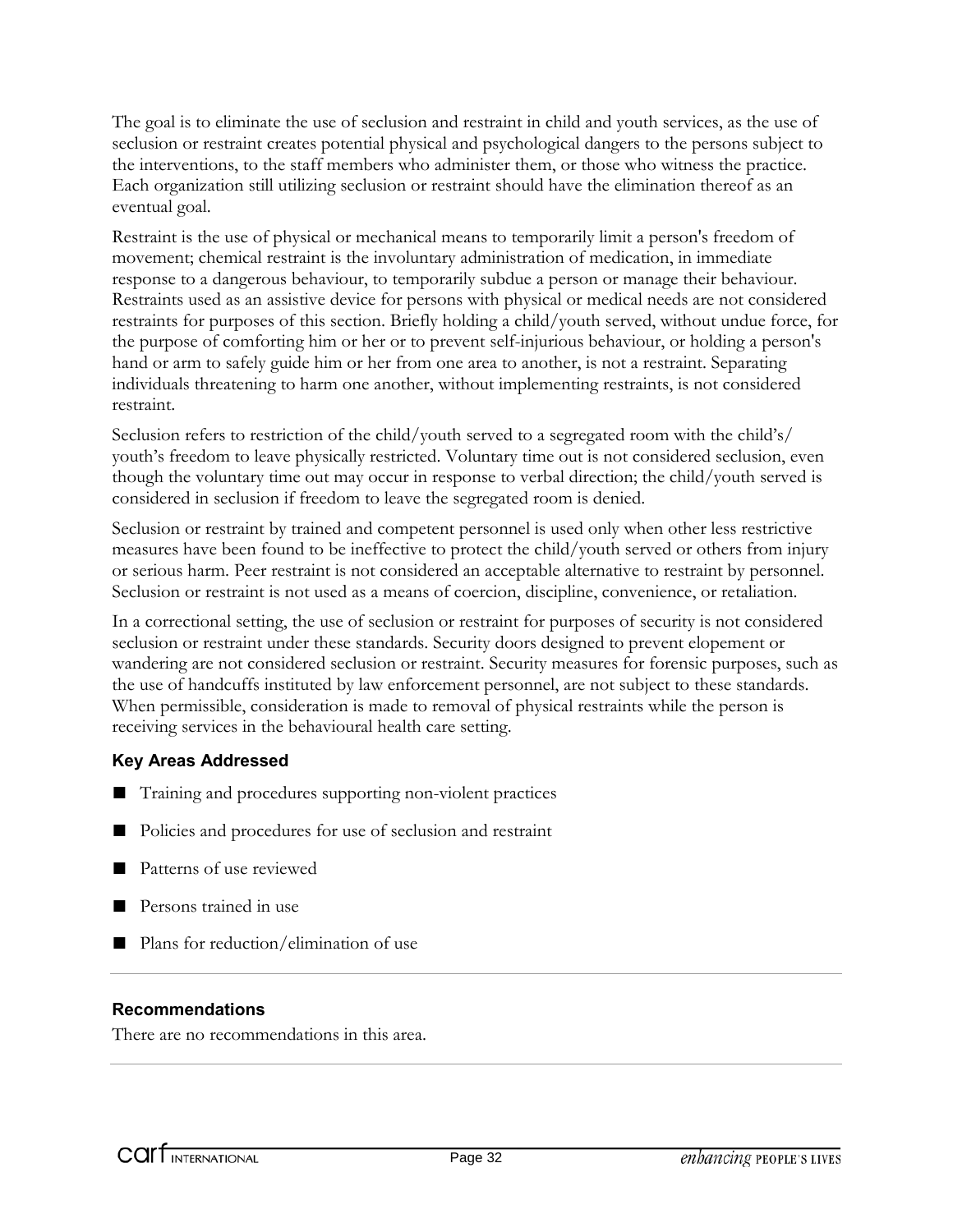### **H. Records of the Child/Youth Served**

### **Principle Statement**

A complete and accurate record is developed to ensure that all appropriate individuals have access to relevant clinical and other information regarding each child/youth served.

### **Key Areas Addressed**

- Confidentiality of records
- Communication of information in record
- Duplicate records or information
- Components of records

### **Recommendations**

#### **H.3.f. H.3.h.(1)**

It is recommended that the individual records of persons served consistently include information about the individual's primary care physician, including name, address, and telephone number, when available, and a safety plan, when applicable.

### **Consultation**

- It is suggested that the organization discontinue the use of correction fluid on documents included in the files of persons served and implement a system of correction that includes striking through an incorrect notation and initialling the correction. Should the record of the person served be subpoenaed by the courts, the use of correction fluid often indicates that the information is suspicious, is inaccurate, and has been obviously altered.
- $\blacksquare$  It is suggested that N/A be included in the charts of persons served when areas are not applicable, rather than leaving them blank.
- It is suggested that leadership staff members look for opportunities to standardize chart documentation, when possible.
- It is suggested that the organization consistently include evidence of informed consent for medications in the record of the person served.

### **I. Quality Records Review**

### **Principle Statement**

The organization has systems and procedures that provide for the ongoing monitoring of the quality, appropriateness, and utilization of the services provided. This is largely accomplished through a systematic review of the records of the child/youth served. The review assists the organization in improving the quality of services provided to each child/youth served.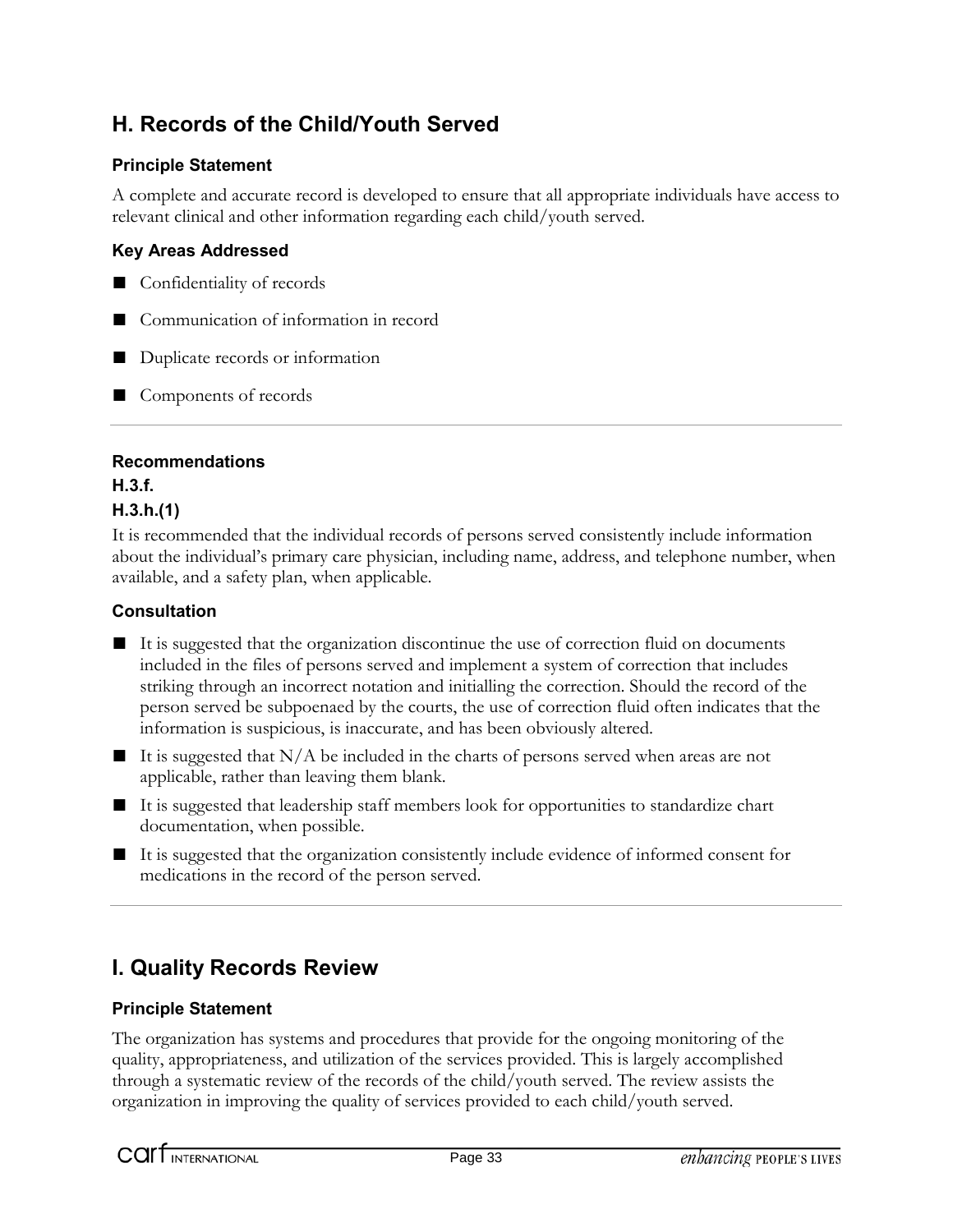- Focus of quarterly review
- Use of information from quarterly review

#### **Recommendations**

There are no recommendations in this area.

# **SECTION 3. CHILD AND YOUTH SERVICES SPECIFIC PROGRAM STANDARDS**

### **D. Child/Youth Day Care**

### **Principle Statement**

A child/youth day care program provides care, development, and supervision for an identified portion of the day. Services are provided to children/youths temporarily entrusted to the program during the parent's involvement at work, school, or other short-term activity.

### **Key Areas Addressed**



- Program activities
- Administration of medication
- Parental consent
- Information provided to parents

#### **Recommendations**

There are no recommendations in this area.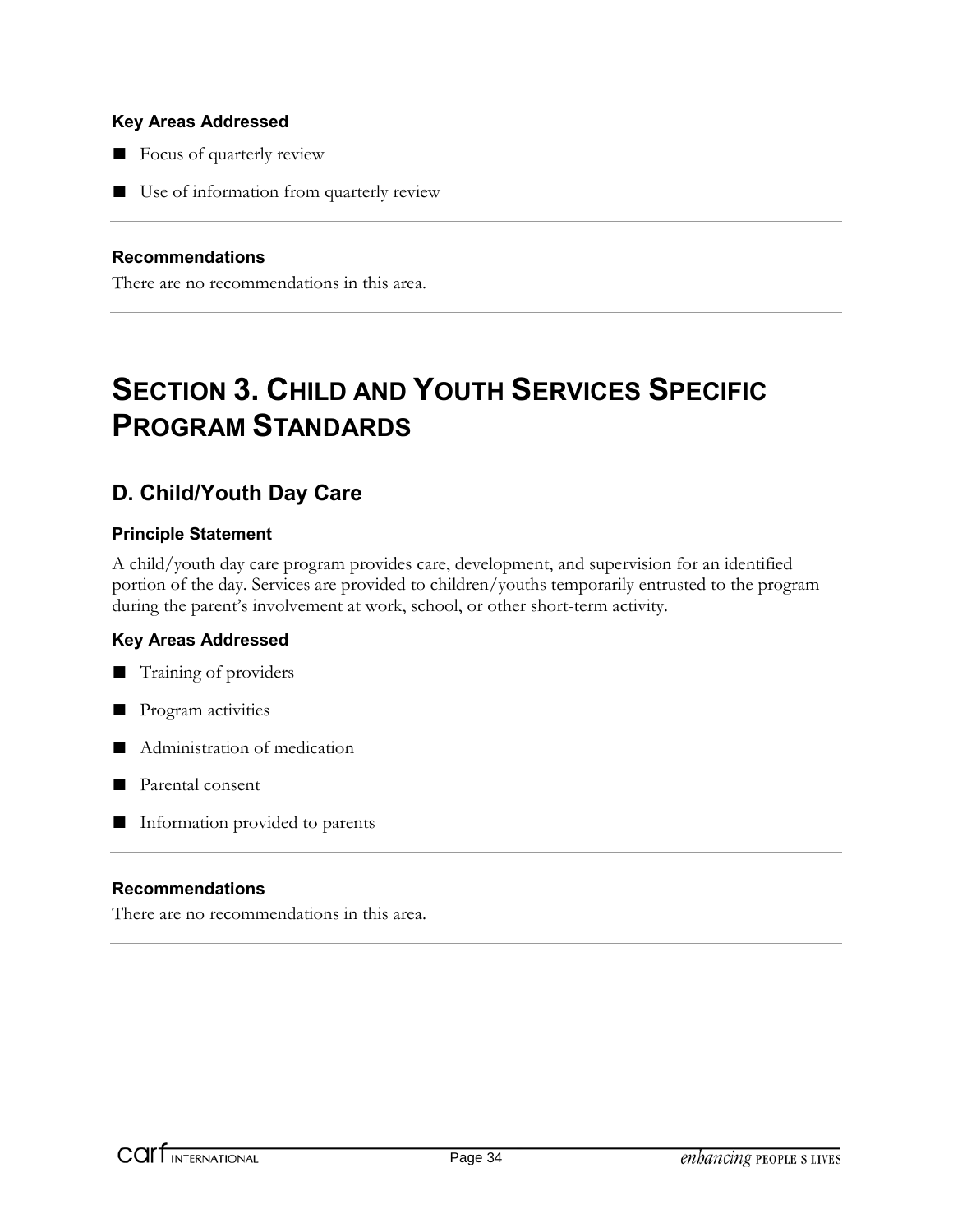### **H. Counselling**

### **Principle Statement**

Counselling programs provide services that include, but are not limited to, individual, group, and family counselling and psychoeducation. These programs offer comprehensive, coordinated, and defined services that may vary in level of intensity. Counselling programs may address a variety of needs, including, but not limited to, situational stressors, family relations, interpersonal relationships, mental health issues, life span issues, psychiatric illnesses, addictions (such as alcohol or other drugs, gambling, and Internet), eating or sexual disorders, and the needs of victims of abuse, domestic violence, or other trauma.

### **Key Areas Addressed**

- Service modalities
- Evidence-based practice

### **Recommendations**

There are no recommendations in this area.

### **L. Early Childhood Development**

### **Principle Statement**

The intent of an early childhood development program is to promote healthy physical, mental, and emotional development of the child. Early childhood development programs provide services and resources that assist the parent(s) to identify and accept responsibility for the management of their child's health and development. Services may be provided in congregate or community settings, or in the home of the child/youth served, and include education, training, and hands on support. Services are directed to identified families and children and are designed to optimize development, functioning, and resilience and prevent developmental delay. Such programs may also engage families, child care providers, and communities in planning for and providing inclusive child care in community settings that support the child's developmental goals.

Some examples of programs include:

- Families First
- Early Intervention (Canada)
- Supported child development programs
- Home visitation
- Family enhancement
- Looking After Children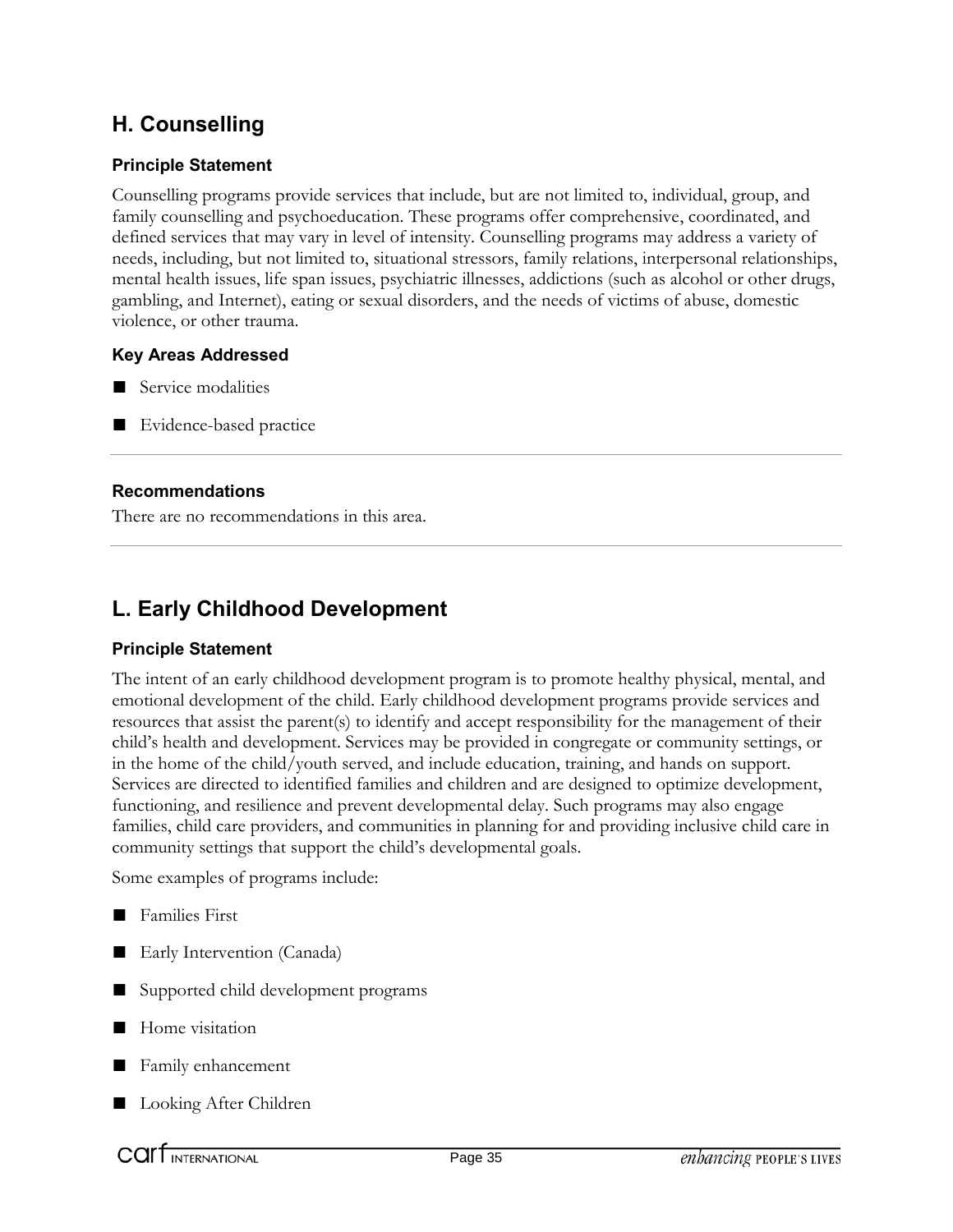- Building Blocks
- Healthy Families America
- Head Start
- Better Beginnings, Better Futures
- Child/youth development centres
- Infant development programs
- **Birth to three**  $(0-3)$  **programs**
- First Steps
- Early Start
- Early Years

- Collaborative services
- Provider training
- Adequate supervision of children while participating
- Parent training

### **Recommendations**

There are no recommendations in this area.

### **T. Prevention/Diversion**

### **Principle Statement**

Prevention/diversion programs are proactive and evidence based, striving to reduce individual, family, and environmental risk factors; increase resiliency; enhance protective factors; and achieve individual and comprehensive community wellness through a team or collaborative approach. Prevention/diversion programs utilize strategies designed to keep individuals, families, groups, and communities healthy and free from the problems related to alcohol or other drug use, mental disorders, physical illness, parent/child conflict, or violence and abuse; to inform the general public of problems associated with those issues, thereby raising awareness; or to intervene with at-risk or identified individuals to reduce or eliminate identified concerns. Programs are provided in the community, school, home, workplace, or other settings and may include family group conferencing, talking circles, or mediation.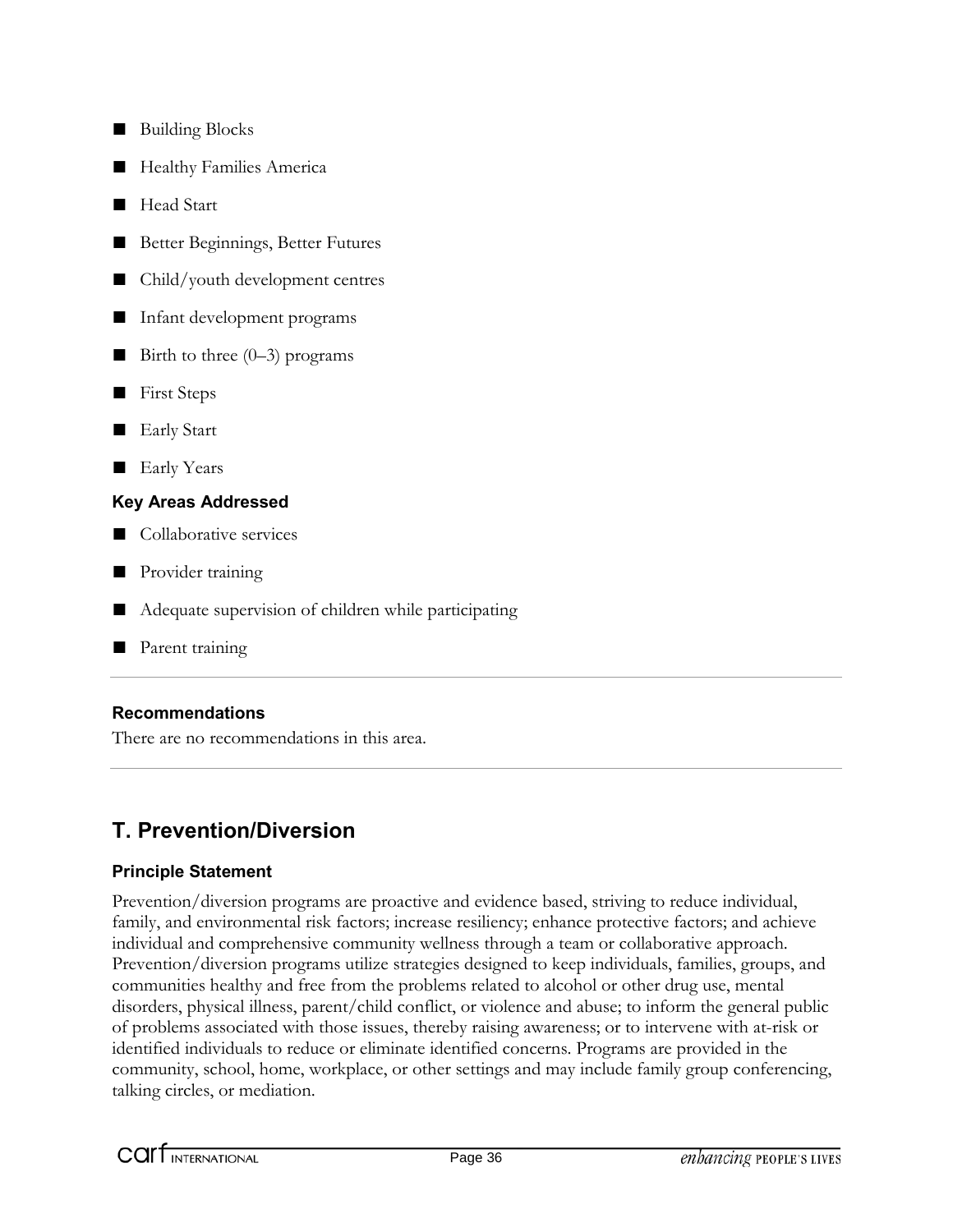Organizations may provide one or more of the following three types of prevention programs, categorized according to the audience for which they are designed:

- *Universal* (Promotion) programs target the general population and seek to increase overall wellbeing and reduce the overall prevalence of problem behaviours, and include comprehensive, well-coordinated components for individuals, families, schools, communities, and organizations. Universal programs may include support programs or Parent Link programs.
- *Selected* (Prevention) programs target groups that are exposed to factors that place them at a greater than average risk for the problem behaviour. These programs are tailored to reduce identified risk factors and strengthen protective factors in the individual. Selected programs may include youth assistance such as substance abuse programs or peer counselling programs.
- *Indicated* (Early Intervention) programs target groups that are exhibiting early signs of the problem behaviour. These individuals are at risk for continued or increased problems. Indicated prevention may include programs traditionally thought of as intervention that focus on changing outcomes for individuals and targeting antecedents of problem behaviour. Indicated programs may also include diversion programs such as DUI/OWI classes, report centres, home monitoring, after-school tracking, or supervised visitation.

### **Key Areas Addressed**

- Personnel qualifications
- Public awareness
- Appropriate program activities
- Program strategies

### **Recommendations**

There are no recommendations in this area.

### **X. Support and Facilitation**

### **Principle Statement**

Support and facilitation services are designed to provide instrumental assistance to children/youths and families. They may also support or facilitate the interventions of other programs (for example, child/youth protection, or support programs for foster or adoptive parents). Services can include transporting children/youths served, supervising visitation among family members, specialized training, safe exchange, homemaking services, parent aides, and translation services. The services are primarily delivered in the home or community. A variety of persons may provide these services other than a program's staff, such as volunteers and subcontractors.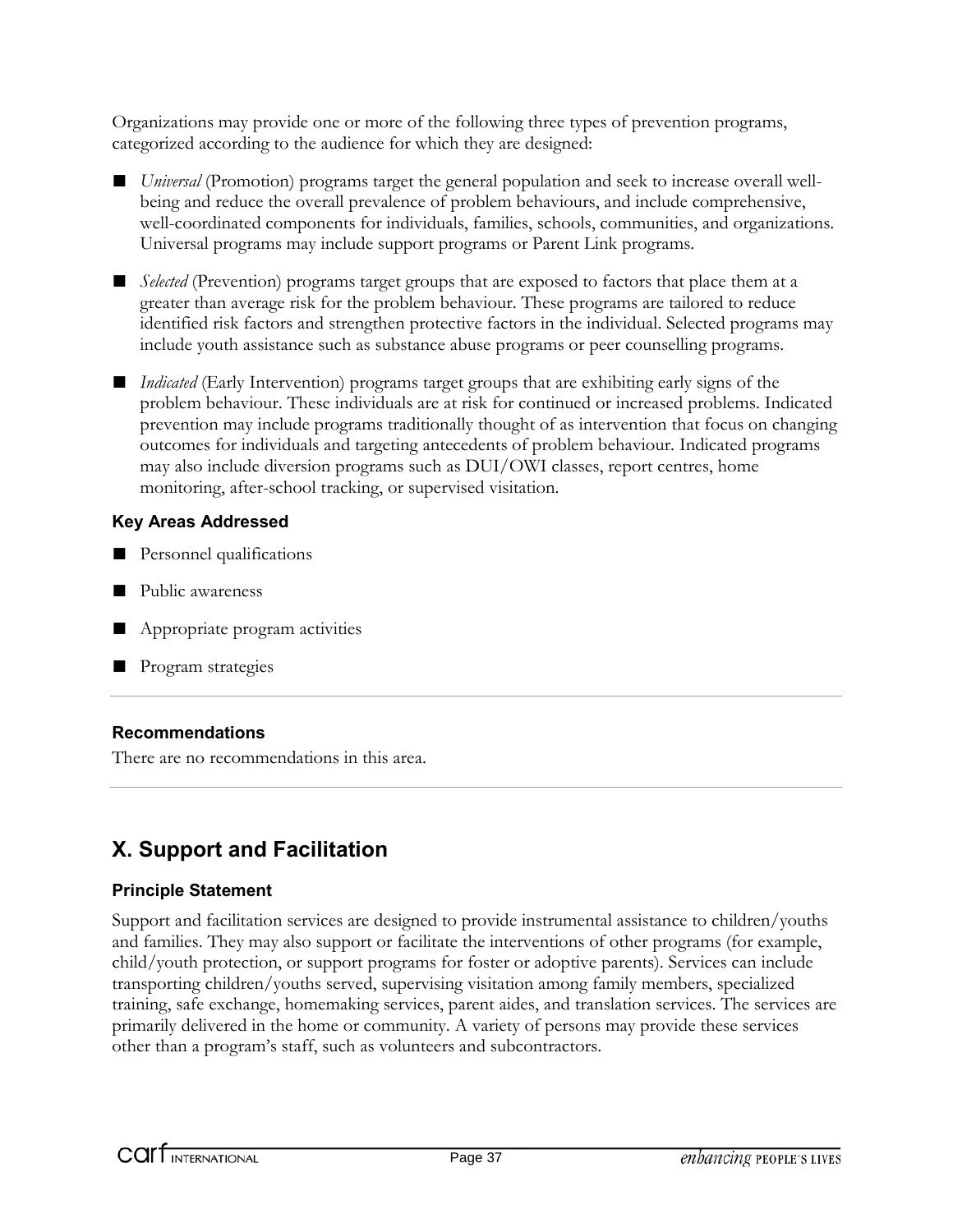- Training for personnel
- Foster family services
- Foster family recruitment
- Foster family training

### **Recommendations**

There are no recommendations in this area.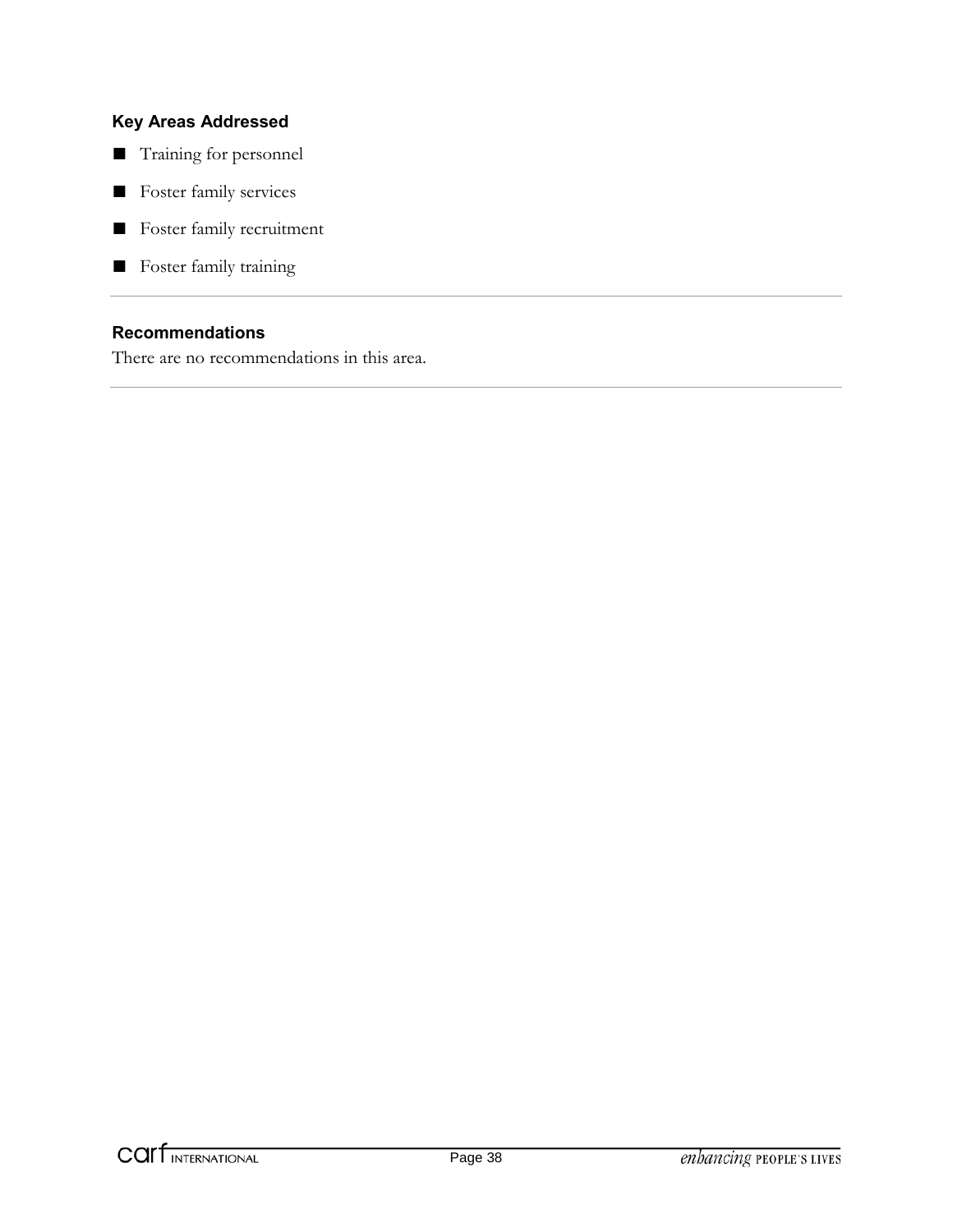# **PROGRAMS/SERVICES BY LOCATION**

### **Penticton and District Community Resources Society**

330 Ellis Street Penticton, BC V2A 4L7 Canada

Community Services: Community Services Coordination Community Services: Host Family Services Community Services: Supported Living

Counselling (Children and Adolescents) Early Childhood Development (Children and Adolescents) Prevention/Diversion (Children and Adolescents) Support and Facilitation (Children and Adolescents)

#### *Governance Standards Applied*

### **Baskin House - 1**

2450 Baskin Street Penticton, BC V2A 6R2 Canada

Community Services: Community Housing

### **Baskin House - 2**

2434 Baskin Street Penticton, BC V2A 6R2 Canada

Community Services: Community Housing

### **Paper Shuffle**

1140 Commercial Way Penticton, BC V2A 3H5 Canada

Community Services: Community Integration

### **The Club**

110-216 Hastings Avenue Penticton, BC V2A 2V6 Canada

Community Services: Community Integration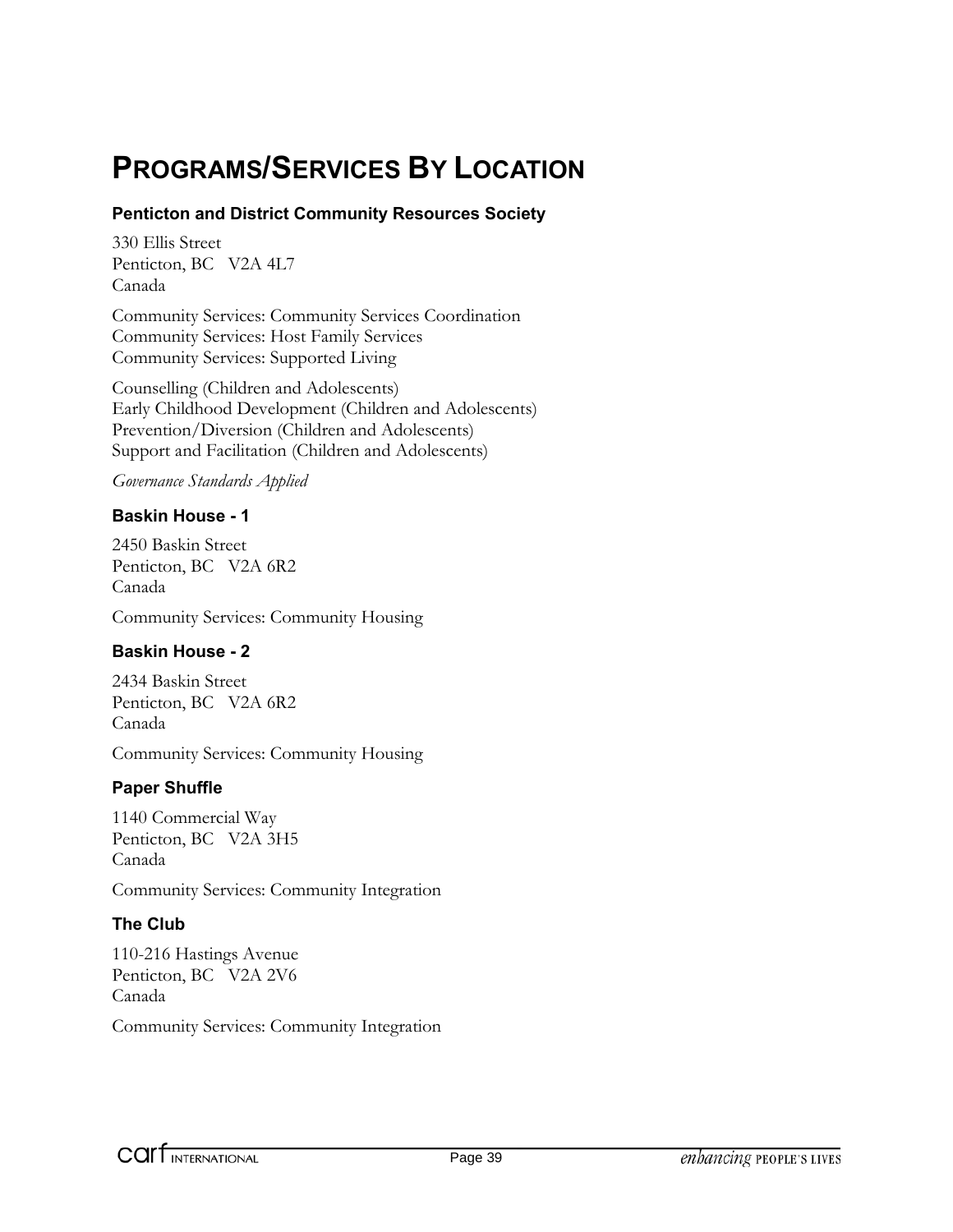### **Hand in Hand Infant Toddler Centre**

158 Eckhardt Avenue Penticton, BC V2A 1Z3 Canada Child/Youth Day Care (Children and Adolescents)

### **Little Triumphs Early Childhood Centre**

500 Edmonton Avenue Penticton, BC V2A 2H2 Canada Child/Youth Day Care (Children and Adolescents)

### **After School Program - 1**

470 Edmonton Avenue Penticton, BC V2A 2H2 Canada

Child/Youth Day Care (Children and Adolescents)

### **Tuc El Nuit Preschool**

36850 79th Street Oliver, BC V0H 1T0 Canada

Child/Youth Day Care (Children and Adolescents)

### **Penticton Alternate School Program**

274 Eckhardt Avenue Penticton, BC V2A 1Z2 Canada

Counselling (Children and Adolescents)

### **AIM Program**

120 Green Avenue West Penticton, BC V2A 3T1 Canada

Counselling (Children and Adolescents)

### **Osoyoos Elementary Preschool**

8507 68th Avenue Osoyoos, BC V0H 1V0 Canada Child/Youth Day Care (Children and Adolescents)